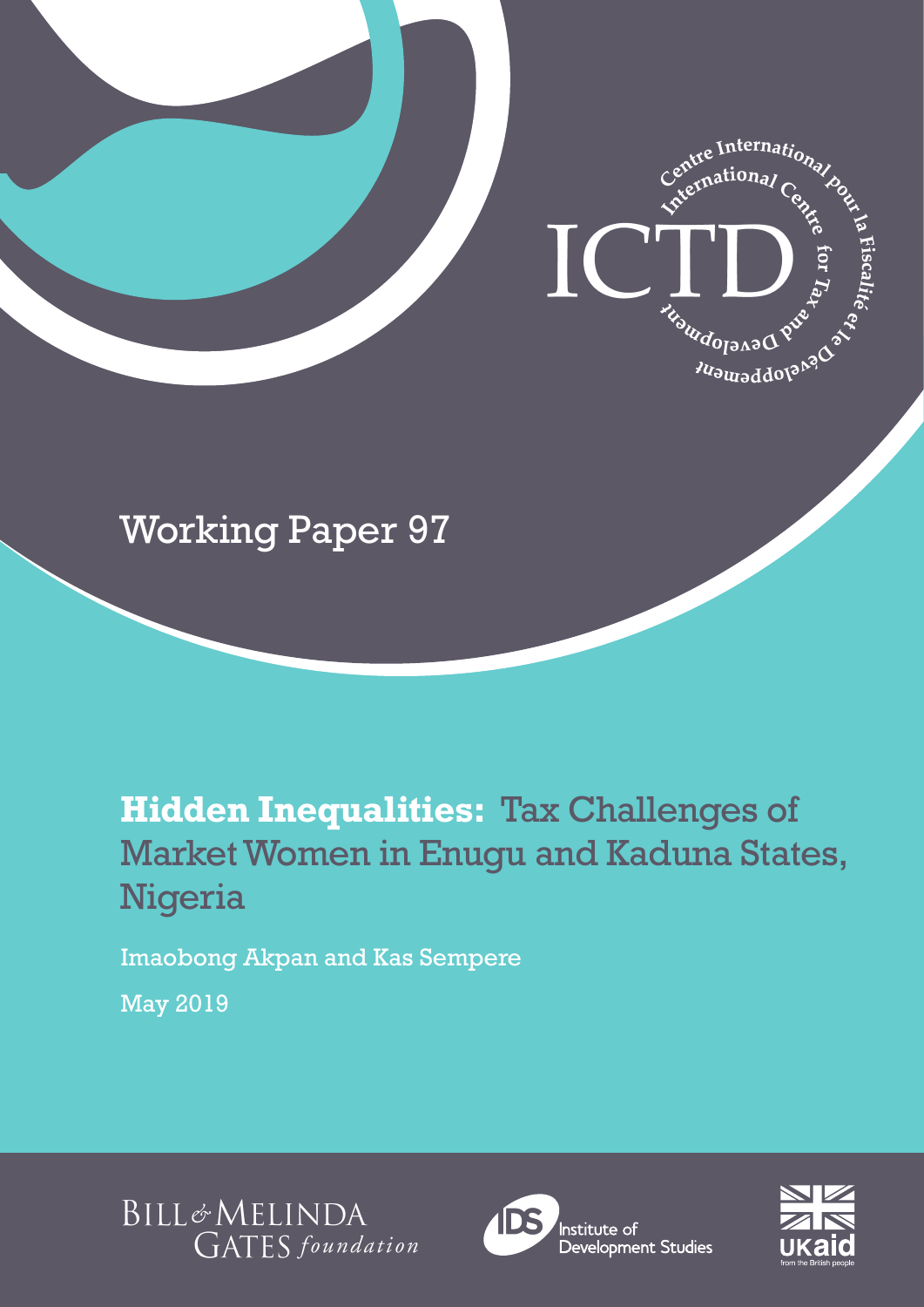ICTD Working Paper 97

# **Hidden Inequalities: Tax Challenges of Market Women in Enugu and Kaduna States, Nigeria**

Imaobong Akpan and Kas Sempere

May 2019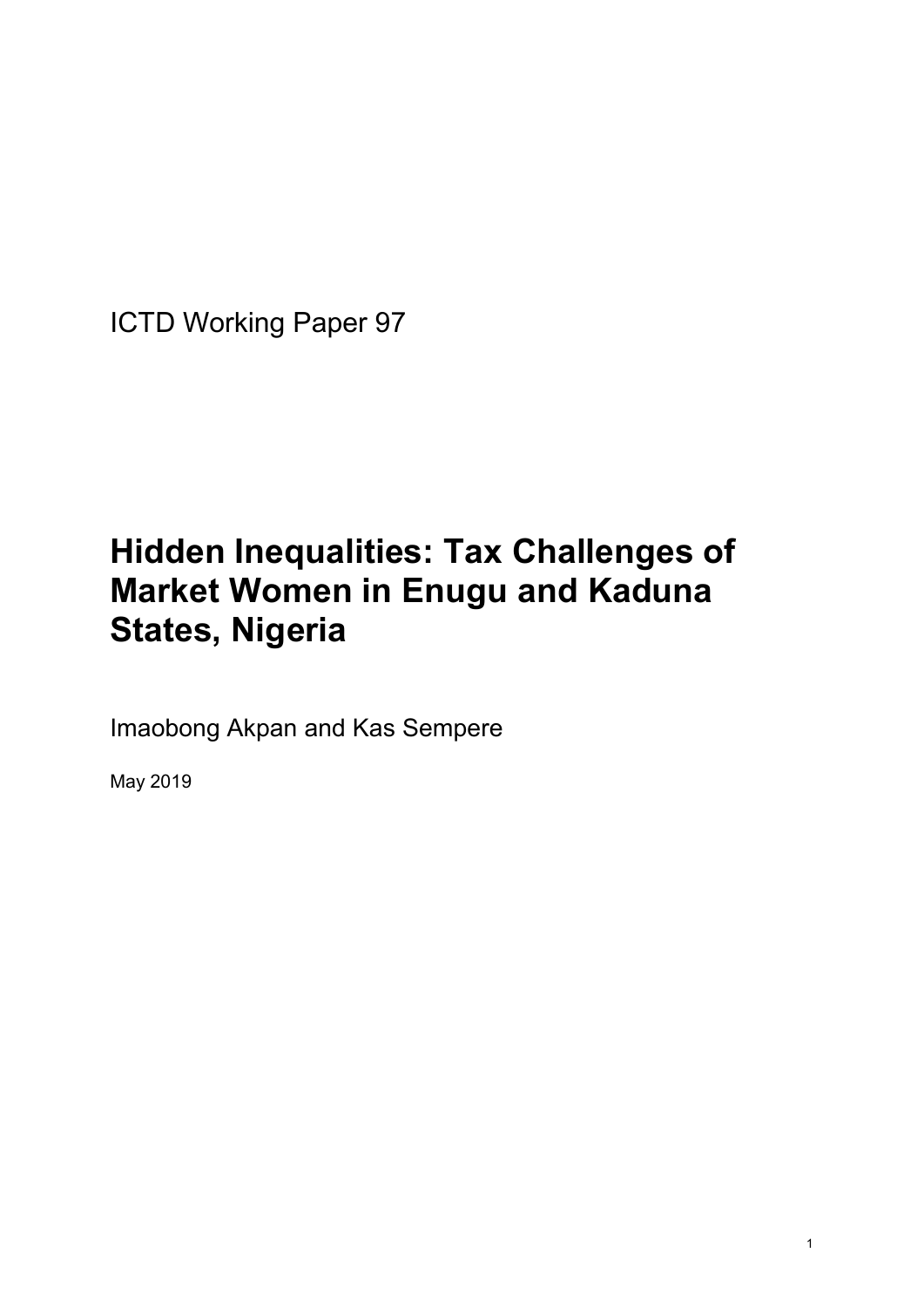**Hidden Inequalities: Tax Challenges of Market Women in Enugu and Kaduna States, Nigeria** Imaobong Akpan and Kas Sempere ICTD Working Paper 97 First published by the Institute of Development Studies in May 2019 © Institute of Development Studies 2019 ISBN: 978-1-78118-559-9



This is an Open Access paper distributed under the terms of the Creative Commons Attribution Non Commercial 4.0 International license, which permits downloading and sharing provided the original authors and source are credited – but the work is not used for commercial purposes. http://creativecommons.org/licenses/by-nc/4.0/legalcode

Available from: The International Centre for Tax and Development at the Institute of Development Studies, Brighton BN1 9RE, UK Tel: +44 (0) 1273 606261 Email: info@ictd.ac Web: www.ictd.ac/publication

IDS is a charitable company limited by guarantee and registered in England Charity Registration Number 306371 Charitable Company Number 877338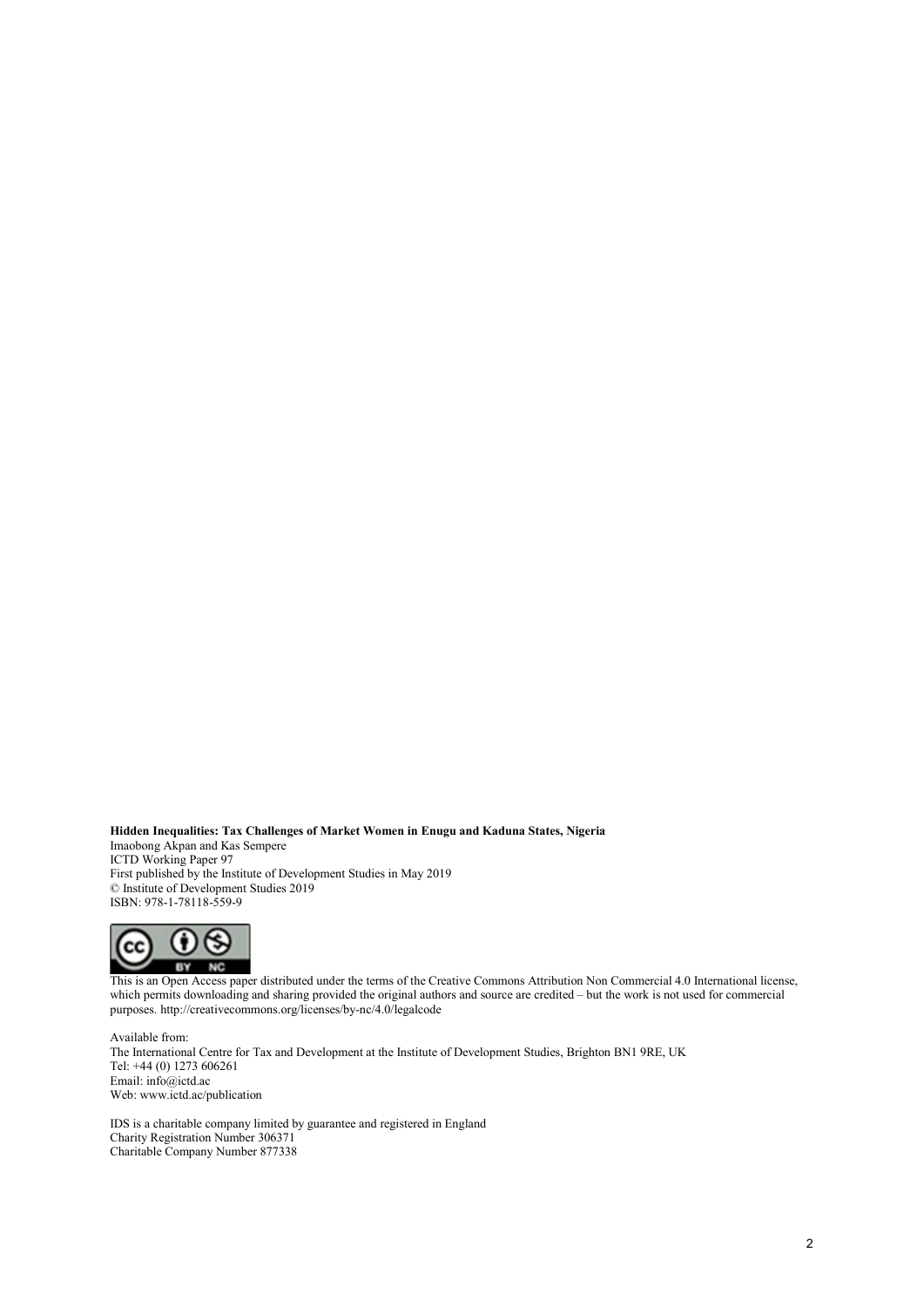## **Hidden Inequalities: Tax Challenges of Market Women in Enugu and Kaduna States, Nigeria**

Imaobong Akpan and Kas Sempere

### **Summary**

This paper presents the findings of a study on gender-based taxation differences among market traders in two Nigerian states. At a high level, no significant differences were found between female and male traders in the markets visited in terms of tax payments, payments for market services and tax increases. However, a closer look at the data shows implicit tax biases that affect women negatively. Although female traders pay the same amount of presumptive tax as male traders, they earn much less. Even female traders selling the same types of products as their male counterparts tend to earn less. Additionally, common tax increases beyond the legally stipulated amount, as well as the burden of unpaid care work (that keeps women away from earning more money), also aggravate the observed antiwoman tax bias. Based on these findings we recommend, in line with suggestions made by interviewed market leaders, that Nigerian tax policymakers should develop a segmented system of presumptive taxation more closely based on actual earnings, or at least based on the type of product sold. Such segmentation would help to alleviate the gender bias inherent to the current presumptive taxation system. This study also finds that all market traders value the benefits of female tax collectors. In general, this preference is due to a perception among traders that female tax collectors are more understanding and calmer than male tax collectors. Female tax collectors were also not reported to be involved in asking for sexual favours, which was a complaint levelled against some of their male colleagues. Some markets have even taken the initiative to create mixed-gender tax collection groups, and to replace male tax collectors reported for harassing women sexually with female tax collectors. Based on these findings we recommend that, in line with previous literature, Nigerian tax authorities should work to integrate more female tax collectors into the public tax system, as well as in the market unions and associations that act as tax collection agents for the government.

**Keywords:** tax; gender; informal sector; local markets; tax collectors; presumptive taxation; implicit tax bias; Enugu; Kaduna; Nigeria; sub-Saharan Africa

**Imaobong Akpan** is a research consultant based in Abuja. She works for Search for Common Ground as the Design, M&E and Learning Manager. Imaobong did her MA in Development Studies at the IDS (2014-15). Broader interests include research for evidencebased policy influencing and community development, knowledge management and reflective practice.

**Kas Sempere** works as a research advisor for Christian Aid in London, UK. She has a background in participatory research and has taught and researched at the Polytechnic University of Valencia, Spain (2009-15) and at IDS during her PhD (2012-16). Her PhD explored tax justice campaigns in Nigeria and the UK. Broader interests include knowledge inequalities and the politics of evidence.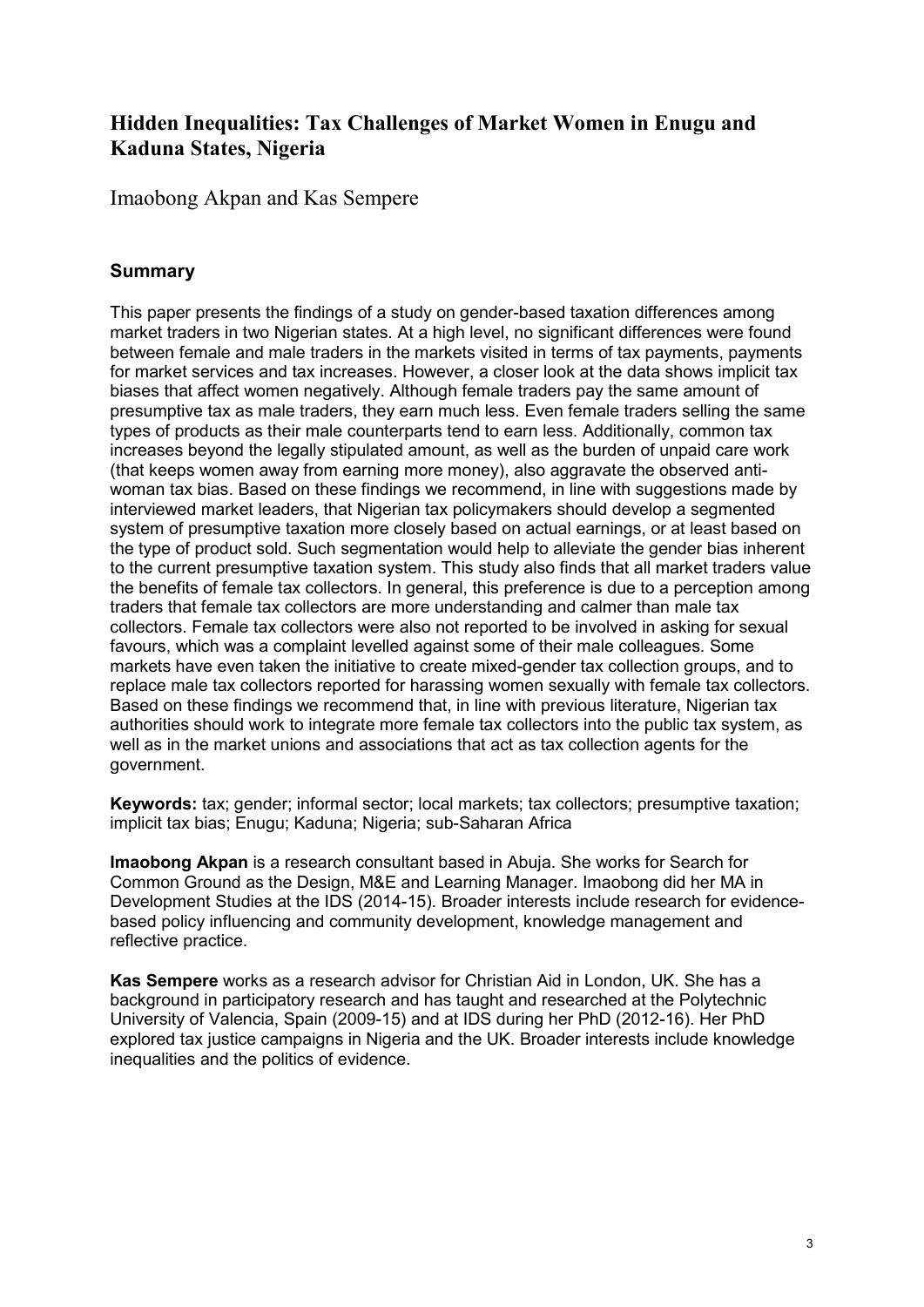# Contents

|                                                           | Summary<br>Acronyms      | Acknowledgements<br><b>Introduction</b>                                                                                                                                                                                                                                    | 3<br>5<br>5<br>6               |  |
|-----------------------------------------------------------|--------------------------|----------------------------------------------------------------------------------------------------------------------------------------------------------------------------------------------------------------------------------------------------------------------------|--------------------------------|--|
| 1                                                         | 1.1<br>1.2<br>1.3        | <b>Background</b><br>Gender and local market taxation in low-income countries<br>The importance of gender and local market taxation to Nigeria<br>Gender and local market taxation in the context of Nigerian policies                                                     | 7<br>$\overline{7}$<br>9<br>10 |  |
| 2                                                         | 2.1<br>2.2<br>2.3<br>2.4 | Methodology<br>Main definitions to delimit the study<br>Research area and sampling strategy<br>Data collection, management and analysis<br>Ethics, quality and challenges                                                                                                  | 11<br>11<br>12<br>13<br>14     |  |
| 3                                                         | 3.1<br>3.2<br>3.3        | <b>Findings and discussion</b><br>The benefits of female tax collectors<br>Gender differences in tax and non-tax payments<br>Gender effects of presumptive taxation                                                                                                        | 14<br>14<br>18<br>20           |  |
| 4                                                         |                          | <b>Conclusions</b>                                                                                                                                                                                                                                                         |                                |  |
| 5                                                         |                          | <b>Recommendations</b>                                                                                                                                                                                                                                                     |                                |  |
|                                                           | <b>Appendix</b>          |                                                                                                                                                                                                                                                                            | 27                             |  |
|                                                           | <b>References</b>        |                                                                                                                                                                                                                                                                            | 28                             |  |
| Figures<br>Figure 1<br>Figure 2<br>Figure 3               |                          | Annual rents paid by female and male market traders<br>Estimated average weekly earnings of female and male market traders<br>Estimated average weekly earnings of female and male traders by<br>selected product, in naira                                                | 20<br>22<br>23                 |  |
| <b>Tables</b><br>Table 1<br>Table 2<br>Table 3<br>Table 4 |                          | Formal and informal markets selected for data collection by location<br>Demographics of key informant interviewees by location<br>Number of negative incidents reported by market vendors by gender<br>Percentages of negative incidents reported by market vendors by tax | 12<br>13<br>16                 |  |
| Table 5<br>Table 6<br>Table A1                            |                          | collector gender<br>Non-tax payments in the markets visited, formal and informal<br>Goods and services sold in the markets visited by gender<br>Summary of taxes collected at federal, state and local levels in Nigeria                                                   | 17<br>19<br>21<br>27           |  |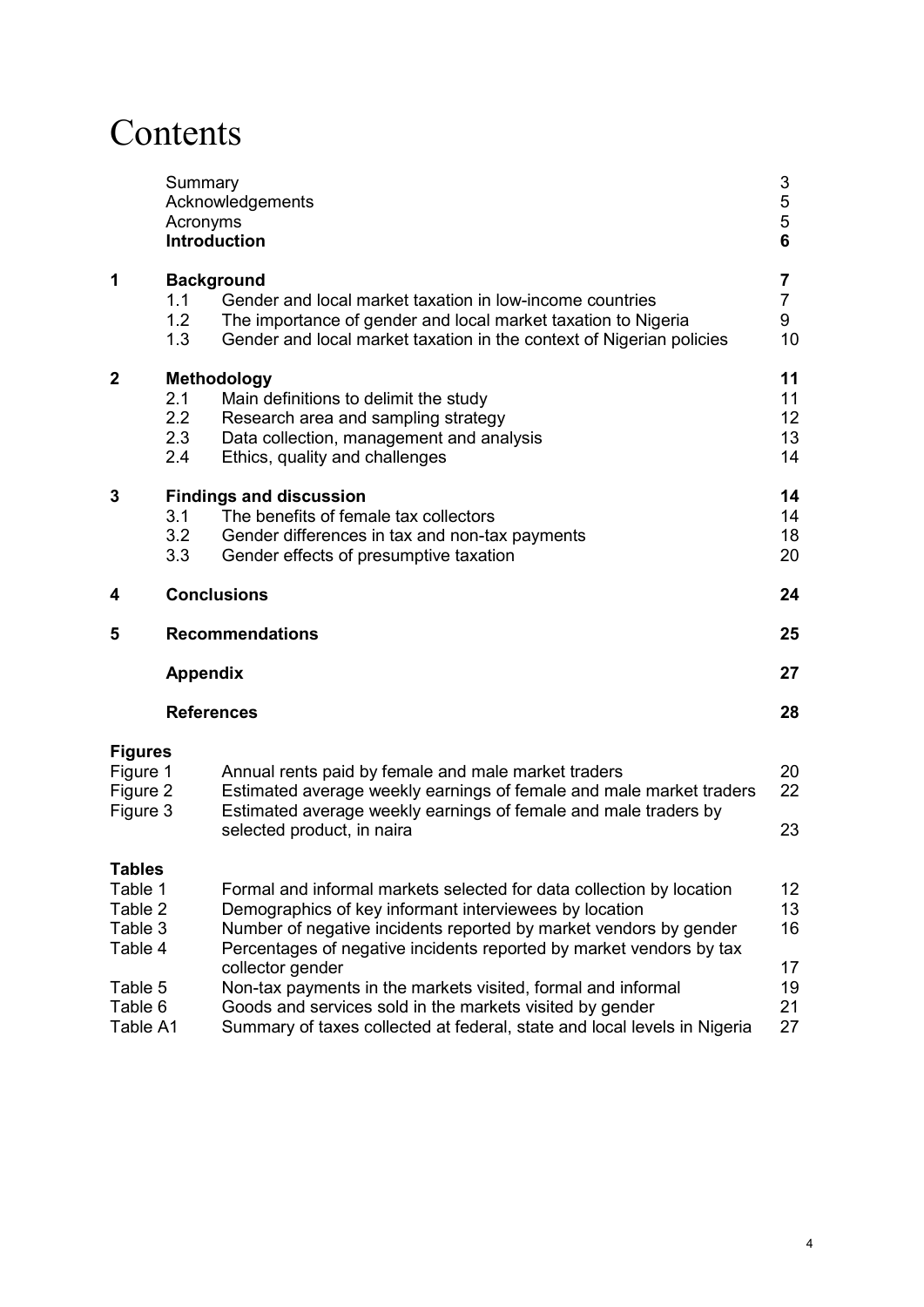# Acknowledgements

The research team was formed of Imaobong Akpan as the lead researcher, Kas Sempere as the research advisor, and Temitope Fashola (Christian Aid Nigeria) as the project advisor. A team of Nigerian research assistants made up of Christian Aid Nigeria local partners were recruited and managed by Uzoma Uzor and Kenny Oleru from Christian Aid Nigeria. They helped the lead researcher in data collection, interview transcription and in interpreting contextual nuances in the study. With thanks to Jalia Kangave, Oliver Roy and Simon Rees from the Institute of Development Studies (IDS), and to Talatu Aliyu from Christian Aid Nigeria for the feedback and support. Thanks to the anonymous reviewers too as well as the interviewees—market traders, union leaders and tax authority experts—for their time. This paper is part of the Gender and Tax in Africa research programme launched by the International Centre for Tax and Development (ICTD) at the IDS with support from the Gates Foundation.

## Acronyms

| <b>CISLAC</b> | <b>Civil Society Legislative Advocacy Centre</b>                   |
|---------------|--------------------------------------------------------------------|
| <b>ESBIR</b>  | Enugu State Government Board of Internal Revenue                   |
| <b>FIRS</b>   | <b>Federal Inland Revenue Service</b>                              |
| <b>FMF</b>    | <b>Federal Ministry of Finance</b>                                 |
| <b>GDP</b>    | <b>Gross Domestic Product</b>                                      |
| <b>ICTD</b>   | International Centre for Tax and Development                       |
| IDS.          | Institute of Development Studies                                   |
| <b>JDPC</b>   | <b>Justice Development Peace and Caritas</b>                       |
| <b>KSG</b>    | Kaduna State Government                                            |
| <b>LGA</b>    | Local Government Area                                              |
| NBS           | National Bureau of Statistics of Nigeria                           |
| <b>NPC</b>    | National Population Commission of Nigeria                          |
| <b>NTRN</b>   | Nigerian Tax Research Network                                      |
| <b>SMEDAN</b> | Small and Medium Enterprises Development Agency of Nigeria         |
| <b>SPARC</b>  | State Partnership for Accountability Responsiveness and Capability |
| <b>UN</b>     | <b>United Nations</b>                                              |
| <b>URA</b>    | Uganda Revenue Authority                                           |
| <b>WIEGO</b>  | Women in Informal Employment: Globalising and Organising           |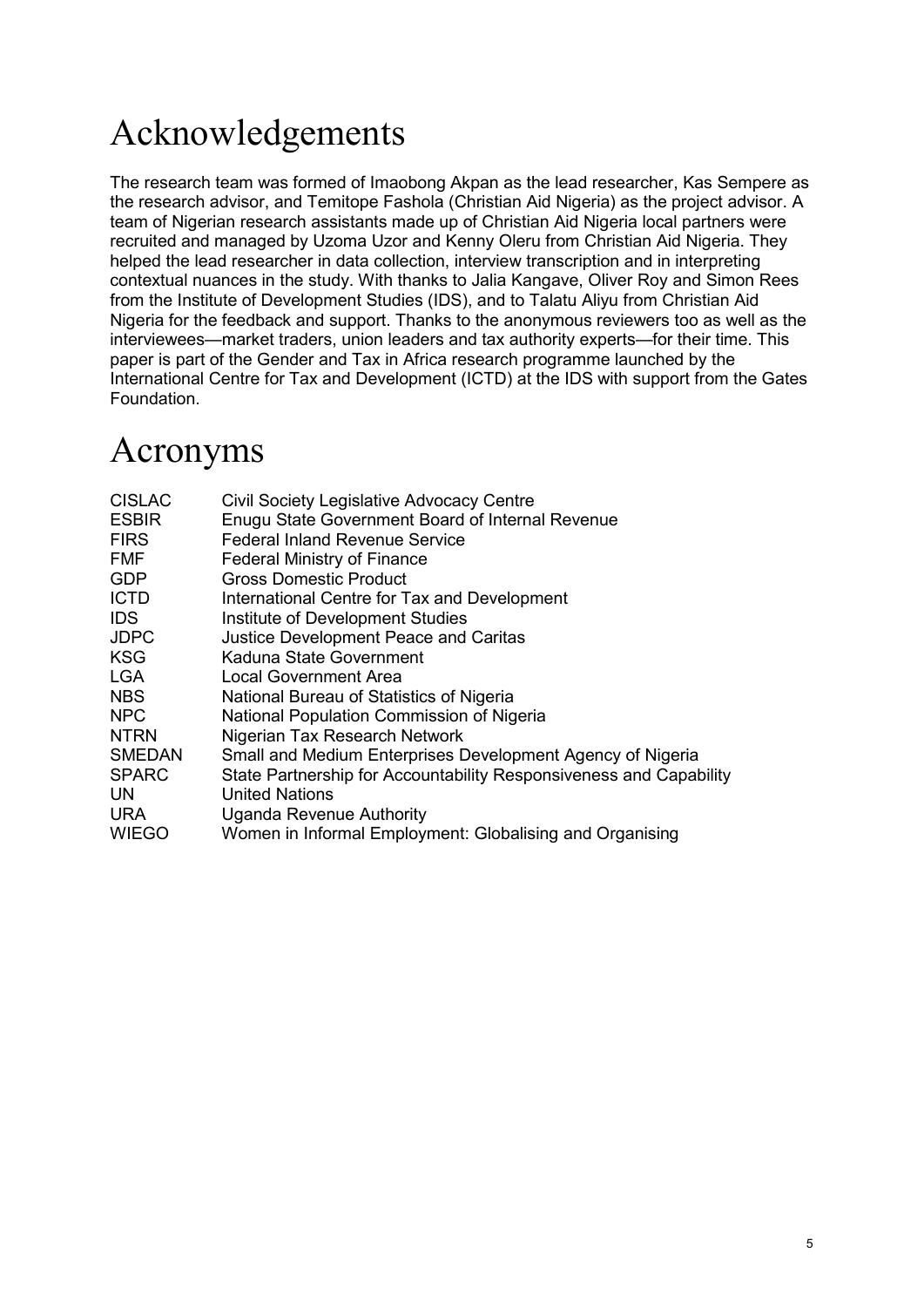# Introduction

Are tax and other market payments biased against market women in Nigeria? How is tax collection experienced differently by men and women traders in local markets? In a country where 65 per cent of the 10.8 million workers employed in the trade industry are women, these are important questions to ask (NBS 2018). No data currently exists to disaggregate these 7 million women traders into the formal and informal sectors. However, given the high proportion of women across sub-Saharan Africa who work in the informal sector—89 per cent, according to UN Women—it is likely that a large percentage of Nigerian women workers operate in the informal sector, including traders in local markets (UN Women 2016).

Despite the importance of this topic, very little literature exists to respond to these questions. Existing studies on gender and taxation tend to focus on high-income countries or on formal systems of taxation, which are less relevant for the many Nigerian market women dependant on the informal economy. The few studies that do focus on market women and informal taxation in low-income countries raise several challenges. These challenges include presumptive taxation, multiple taxation, gender-blind taxation policies, implicit tax biases, tax harassment, poor tax education, and toilet fees<sup>[1](#page-6-0)</sup> (Barnet and Grown 2004; Carroll 2011; Grown and Valodia 2010; GTZ 2009; Joshi 2017; Mwonhda *et al.* 2018; Okojie 2011; Siebert and Mbise 2018; Stotsky 1996; van den Boogaard 2018; van den Boogaard and Prichard 2016).

To understand if similar dynamics are at play in Nigeria, we used a mixed-methods approach consisting of key informant interviews, a quota-based survey of 451 market traders in 12 markets and in-depth ethnographic visits to four markets. Key informants interviewed included tax collectors, market union and association leaders, market traders and academics.

Overall findings of this study are mixed, and show how inequalities are not always easily visible. At a high level, no significant differences were found between female and male traders in the markets visited in terms of tax payments, payments for market services and tax increases. However, a closer look at the data shows implicit tax biases that affect women negatively. Although female traders pay the same amount of presumptive tax as male traders, they earn much less. Even female traders selling the same types of products as their male counterparts tend to earn less. Additionally, common tax increases beyond the legally stipulated amount, as well as the burden of unpaid care work (that keeps women away from earning more money), also aggravate the observed anti-woman tax bias. Based on these findings we recommend, in line with suggestions made by interviewed market leaders, that Nigerian tax policymakers should develop a segmented system of presumptive taxation more closely based on earnings, or at least based on the type of product sold. Such segmentation would help to alleviate the gender bias inherent to the current presumptive taxation system.

Additionally, this study found that all market traders value the benefits of female tax collectors. In general, this preference was because traders perceive female tax collectors to be more understanding and calmer than male tax collectors. Female tax collectors were also never reported to be involved in asking for sexual favours, which was a complaint levelled against some of their male colleagues. Some markets have even taken the initiative to create mixed-gender tax collection groups, and to replace male tax collectors reported for harassing women sexually with female tax collectors. Based on these findings we recommend that, in line with previous literature, Nigerian tax authorities work to integrate more female tax collectors into the public tax system, as well as in the market unions and associations that act as tax collection agents for the government.

<span id="page-6-0"></span>

See section 1.1 for a more in-depth discussion of each of these challenges.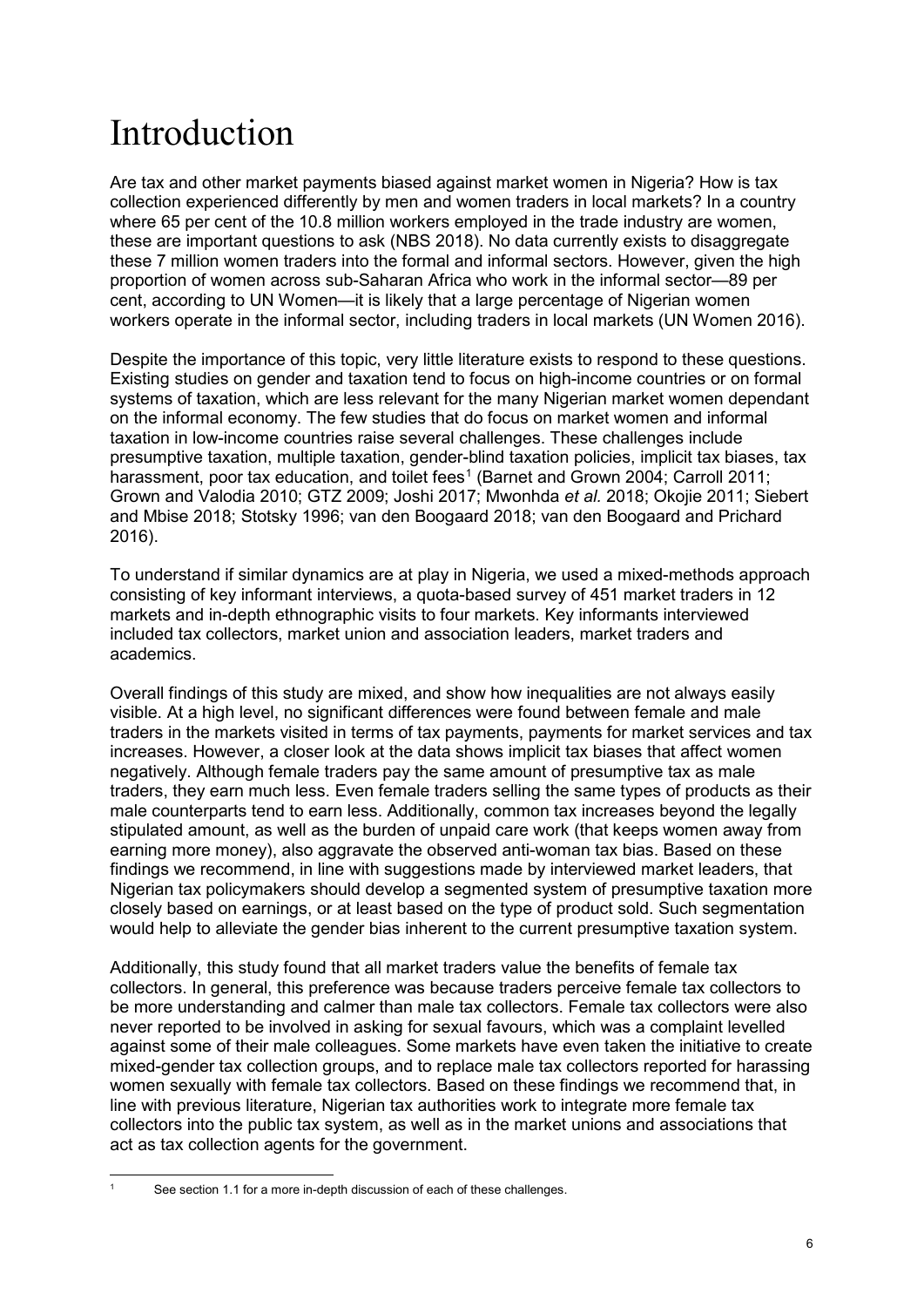Finally, Nigeria does not currently have official statistics on the total number of local markets or of market traders in the country. This lack of data limited the sampling strategy for this study and a broader understanding of the topic. A final recommendation is therefore that the National Bureau of Statistics, as well as tax authorities, should improve their enumeration of informal places and workers to better tailor policies based on current figures as well as to enable more representative research in the future.

This paper aims to help improve the lives and working conditions of market traders in Nigeria, especially of women traders, by presenting a deeper understanding of the conditions they face. Academically, this study contributes to nascent areas of study for which there is currently very limited literature, including gender and local market taxation, and informal taxation more broadly.

The paper is divided into five sections. The first section reviews the existing literature and indicates why this topic is important for Nigeria. The second section defines the key terms used to delimit the study and the methodology that was used. Section three shares the key findings, followed by sections four and five that close the paper with conclusions and recommendations.

# 1 Background

This section reviews the existing literature on gender and local market taxation in low-income countries. It then discusses why this topic is important for a country such as Nigeria. Finally, it reviews how existing national and state policies relate to gender and local market taxation.

#### **1.1 Gender and local market taxation in low-income countries**

The intersection of tax and gender is a growing area of study, receiving increasing attention from both academics and NGOs (Barnett and Grown 2004; Grown and Valodia 2010; Stotsky 1996). Yet little literature currently exists about the gender dynamics of taxation in the context of local markets in low-income countries. Many studies on gender and tax focus on high-income countries or examine gender biases in formal taxes (Joshi 2017). However, this literature is less relevant for low-income countries where the economy is largely informal and where most women depend on revenue earned through informal trade.

Joshi (2017) identifies three areas of research important for low-income countries: (1) the impact of women in tax administrations; (2) the gendered distribution of revenue raised from taxation, namely social welfare spending and its linkages to unpaid care work; and (3) women and taxation in the informal economy. This paper explores the latter research area, with a focus on local markets. Others have also noted the need to focus on the informal sector, including the experiences of women in dealing with tax collectors and the payments required from women to access public goods and services (Capraro 2014; Kangave 2017).

The term 'informal sector' refers to economic activity not regulated or protected by the state. The concept originally applied to self-employment in small unregistered businesses. More recently, the concept has been expanded to include wage employment in unprotected jobs (WIEGO 2019). The term informal sector thus now encompasses market vendors and subsistence farmers, as well as domestic workers and other workers not covered by labour legislation, social protection or employment benefits.

Several studies have addressed gender and taxation of market vendors in low-income countries. These studies have raised a number of challenges derived from tax collection that especially affect market women. These challenges include, for instance, harassment, low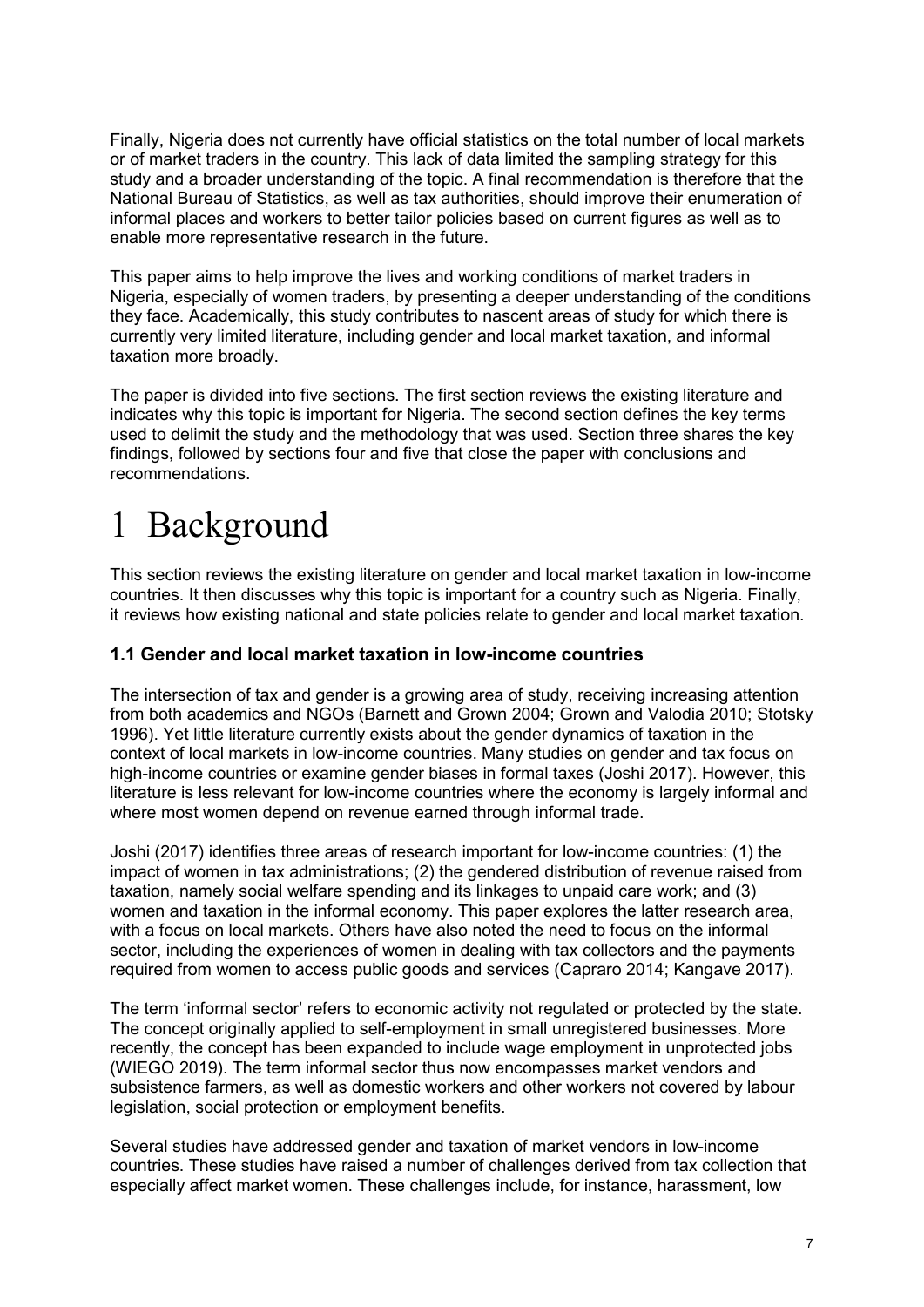representation of women in tax authorities, increased taxes, multiple taxation, poor tax education, toilet fees, gender-blind taxation policies, implicit tax biases and presumptive taxation. The following are some key examples from the literature:

- There is mixed evidence on the relationship between market vendors and tax collectors (Carroll 2011; Joshi 2017; Siebert and Mbise 2018; van den Boogaard and Prichard 2016). On one hand, some studies report difficult relationships, including harassment (especially of foreign and illiterate women), seizure of possessions, and bribes and coerced sexual favours. On the other hand, some studies show evidence of respect between women traders and tax collectors, and of informal tax exemptions applied to women based on social norms. Exemptions are especially common for elderly women, the sick, young mothers and widows.
- Mwonhda *et al.* (2018) call for the recruitment of more women into African tax authorities. Their evidence shows that women employees of the Uganda Revenue Authority (URA)—39 per cent of all employees in 2016-17—performed slightly better than their male colleagues in appraisal ratings, had slightly lower rates of job turnover and much lower rates of disciplinary action. However, this study did not cover female tax collectors in local markets, or female leaders in unions and associations involved in supporting tax collection. It also did not consider whether a larger female presence in markets could have effects on reducing gender biases in market taxation, such as sexual harassment.
- Instances have been reported of traders being taxed at higher rates than those approved by the government in Anambra State, a neighbouring state to Enugu in Nigeria (CISLAC and JDPC 2014). Similarly, self-employed market women in Nigeria have been reported to experience multiple taxation during tax collection, especially at the local government level (Okojie 2011). These issues, combined with lower economic literacy, may affect women's ability to understand and engage with irregular tax payments (Birchall and Fontana 2015; Joshi 2017).
- Siebert and Mbise (2018) note that the major inequalities between men and women in nine city markets in Dar es Salaam, Tanzania, are not due to the payment of taxes, but to the payment of market toilet fees. [2](#page-8-0) In Sierra Leone, van den Boogaard (2018) finds differences in the taxes affecting male- and female-headed households, respectively. Male-headed households are more likely to pay formal user fees and smaller amounts in relation to their income. Female-headed households, by contrast, are more likely to pay informal taxes<sup>[3](#page-8-1)</sup> to access public goods and services, and to pay a greater amount in relation to their income.
- A number of researchers have expressed concerns about implicit tax biases that contribute to tax inequalities between men and women (Barnet and Grown 2004; Carroll 2011; Grown and Valodia 2010; GTZ 2009; Joshi 2017; Stotsky 1996). Implicit tax biases occur when tax structures appear to treat men and women equally, but have an unequal impact in practice (Scholes, Wilson and Wolfson 1992). Explicit tax biases, in contrast, result from specific provisions of the law that deliberately treat men and women differently. Stotsky (1996) identifies several types of tax in which explicit and implicit gender biases could exist, namely personal income tax (e.g. joint filing), corporate income tax, commodity tax (e.g. VAT, selective taxes) and trade

<span id="page-8-0"></span><sup>&</sup>lt;sup>2</sup> High toilet fees have a differential and adverse impact on women, who require toilets more frequently than men and have fewer alternatives. In Tanzania, researchers found that female traders pay up to 18 times more for their daily use of market toilets than they pay in market taxes. For male traders, the cost for toilet use is only 8 to 12 times more than market taxes.

<span id="page-8-1"></span>The author understands 'informal taxes' to be payments made to state or non-state actors either in cash, in kind or through labour enforced outside of the formal legal system to contribute to the financing of local public goods.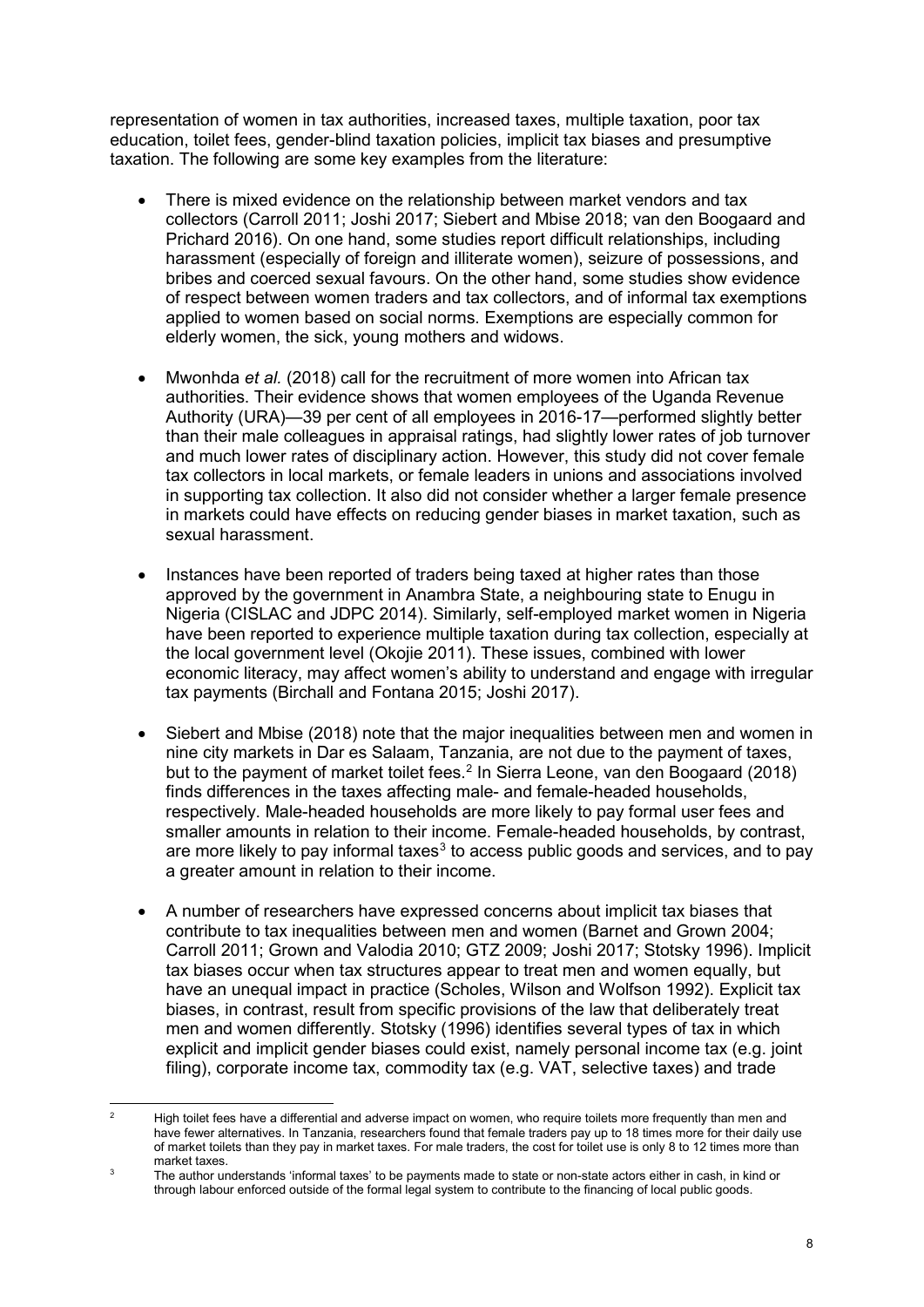taxes. For example, joint filing in personal income tax systems with a progressive rate structure may affect the lower income earner (in some cases the woman) negatively, as they are taxed at a higher marginal rate. Or goods and services bought exclusively by women may have a higher tax rate than other goods. As for VAT and other indirect taxes, Joshi (2017) notes that biases for or against women will depend on the choice of goods and services covered by the tax.

• Less has been written about the relationship between gender-based tax biases and presumptive taxation.[4](#page-9-0) Evidence from a study of the informal sector in Ghana indicates that women who earn more money pay a lower percentage of their monthly income in tax (8 per cent) compared to a higher percentage (37 per cent) paid by women who earn less per month (Carroll 2011). This dynamic could apply to both female and male traders, an aspect that we explore in this study.

Overall, this study seeks to fill some of the gaps in the literature by exploring whether these highlighted gender biases and norms also occur at the level of local markets in Nigeria. We therefore set out to answer a number of interconnected questions, including: whether tax collection processes affect men and women differently; if there are any explicit or implicit gender biases in the presumptive taxation system applied to market traders; if tax collection is influenced by the types of goods and services that women provide; and what avenues exist to keep market women informed about their tax responsibilities and rights, and active in voicing their concerns?

### **1.2 The importance of gender and local market taxation to Nigeria**

Three primary factors make the topic of gender and taxation in local markets particularly relevant for a country like Nigeria.

First, the informal sector, and informal market trading in particular, is central to Nigeria's economy. The informal sector accounts for an estimated 64 per cent of Nigeria's gross domestic product (GDP) (Hoffmann and Melly 2015). Market and street vendors are key actors in African informal economies, including Nigeria (Clark 1994; Hansen *et al.* 2014). In 2017, trade activities contributed 18 per cent of Nigeria´s GDP and delivered 14 per cent of all employment (NBS 2018).

Second, the informal (and trade) sector is feminised in Nigeria. Only 11 per cent of women in the labour force in sub-Saharan Africa are part of the formal sector, compared to 17 per cent of men in the labour force (Joshi 2017; WIEGO 2010). In Nigeria, 61 per cent of working women are engaged in informal sales and services, compared to 39 per cent of men (NPC and ICF 2014). Additionally, 65 per cent of the 10.8 million Nigerians employed in the trade industry in 2017 were women (NBS 2018). The National Bureau of Statistics does not disaggregate this figure into formal and informal trading, and there is limited other data available on the numbers of informal female and male market traders. However, given the high proportion of women working in the informal sector in sub-Saharan Africa, it is highly likely that a large proportion of the roughly 7 million women working in trade in Nigeria do so informally, including many of those working in local markets (UN Women 2016).

Third, women stay in the informal sector longer than men. There are several reasons for their longer period of occupation in the informal sector: lower levels of education, skills and training compared to men make it harder to secure formal employment; the informal sector has low entry requirements and lack of education is generally not a barrier; women are less

<span id="page-9-0"></span>Presumptive taxation refers to a system in which tax authorities assess taxpayers on the basis of presumed income, based on an estimation of the value of their assets, or by benchmarking with similar businesses whose financial records are available. Presumptive taxes are commonly used in low-income countries to simplify the taxation process (Alm, Martinez-Vazquez and Wallace 2005).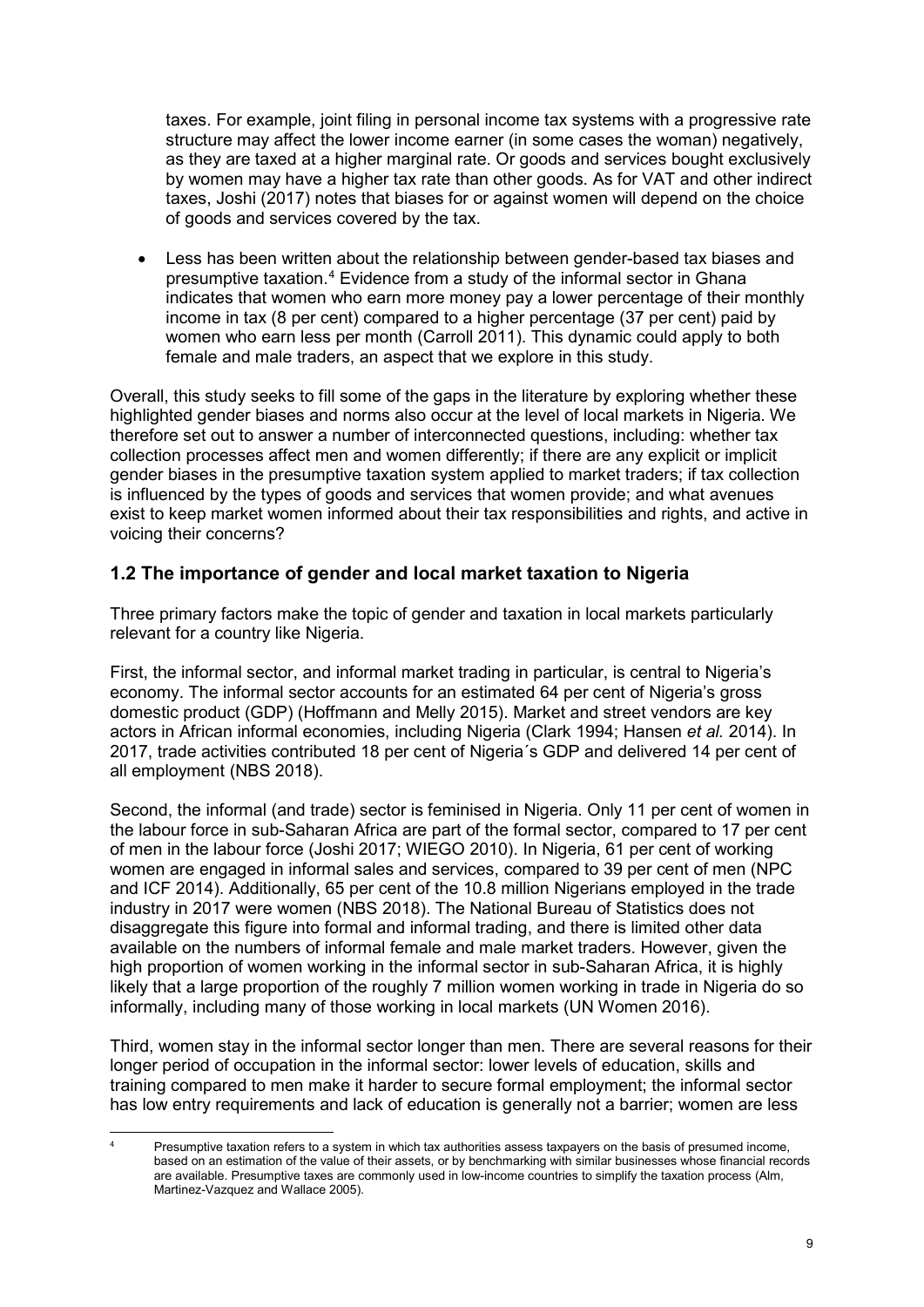likely to have market knowledge and own property, making it more difficult to open a formal business; women are more likely to have significant family and community commitments, limiting the attention accorded to their careers (Carroll 2011; Chen 2001; Grown and Valodia 2010; NPC and ICF 2014).

#### **1.3 Gender and local market taxation in the context of Nigerian policies**

National tax policies, and Enugu and Kaduna state tax laws, are gender-blind regarding the informal sector and local markets. As such, existing policies and laws are not explicitly biased for or against any gender. No specific tax concessions are mentioned, nor specific goods or services taxed differently because they are sold to or provided by primarily men or women.

The National Tax Policy emphasizes direct taxation and mentions the presumptive taxation and assessment of market traders. It states that income tax rates for small businesses should be reduced to encourage compliance and to promote the growth of micro, small and medium enterprises (a category that market traders fall into). The national tax system now allows for different types of direct and indirect taxes based on one's income bracket and income-generating activities, including personal income tax, value added tax and presumptive tax. However, these distinctions make no reference to different forms or rates of taxation for men and women (FMF 2016).

The Enugu State Tax Law specifies a flat presumptive tax of N1,000 (US\$2.8) per store (ESBIR and SPARC 2014). The Enugu State Government Board of Internal Revenue (ESBIR) has made efforts to partner with the leaders of market associations and transport unions to collect taxes. However, no proper assessment guides the current rates. Some Nigerian civil society associations have reported that methods of tax collection are contracted out, which may be resulting in the over-taxation of small businesses (CISLAC and JDPC 2014).

The Kaduna State Tax Law specifies a flat presumptive tax of N2,500 (US\$6.9) for micro businesses in the informal sector (KSG 2016). Notably, the state also has specific tax rates for slaughter stock per head. $^5$  $^5$  However, the law does not explain or justify why slaughter stock is cited, nor if this is in addition to the flat tax of N2,500. While not specified in law, the owners of slaughter stock in Kaduna State, as in other Nigerian states, are predominantly men. In general, raising slaughter stock is capital intensive, linked to higher economic status in northern Nigeria and is perceived culturally as a male-dominated sector (Ayoade, Ibrahim and Ibrahim 2009; Okello *et al*. 2014).

The above evidence shows that flat presumptive taxes differ between states—N1,000 in Enugu and N2,500 in Kaduna—and that some special provisions are made for certain products in Kaduna, but not in Enugu. Overall, presumptive taxation is not sub-divided according to different expected incomes, for instance, as based on the types of products sold. Current state tax laws also do not include any recommendations on gender equity in the taxation of the informal sector, nor any evidence of such a principle being implemented. Based on this analysis, this study will explore whether having a single flat presumptive tax or potential segmentation makes a difference for gender equality.

These national- and state-level policies also illustrate that, in practice, social and cultural norms determine what goods and services men and women provide, such as in the case of meat. These social and cultural norms could skew the amount of taxes paid and the tax collection methods applied for either gender. This study will explore possible gender biases

<span id="page-10-0"></span><sup>&</sup>lt;sup>5</sup> Slaughter stock rates include bulls and cows at N2,000 (US\$5.50), camels at N1,000 (US\$2.80) and sheep, goats, oxen, swine and horses at N500 (US\$1.40).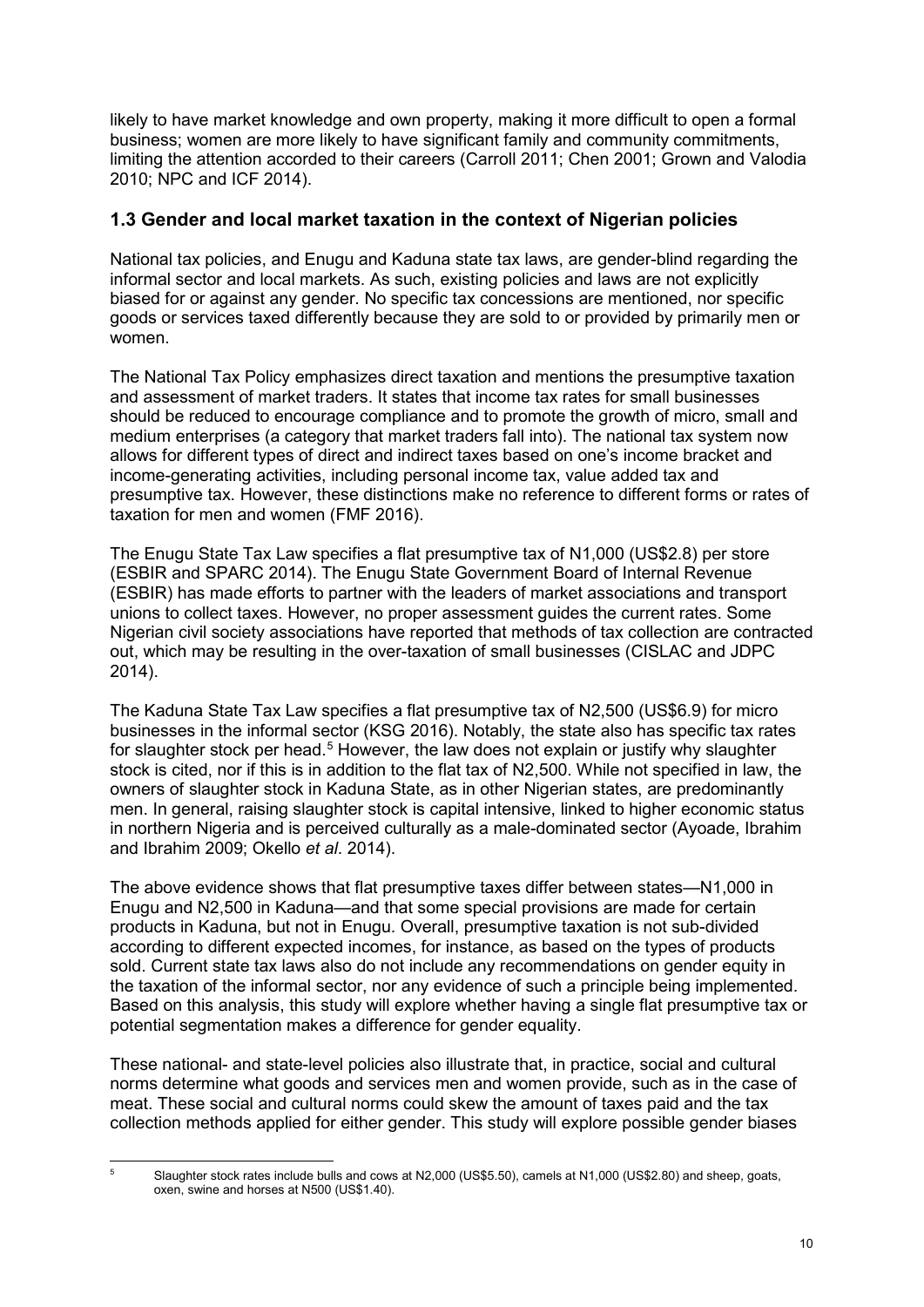that could influence the taxation of market men and women. It will also compare taxation on commodities sold uniquely by men or women.

# 2 Methodology

This section covers (1) the main definitions used to delimit the study; (2) the research area and sampling strategy; (3) methods of data collection, management and analysis; and (4) some notes on ethics, data quality and the challenges experienced during this study.

### **2.1 Main definitions to delimit the study**

To clearly demarcate the object of study, it was important to clarify some definitions. Where relevant definitions were not clearly articulated in the literature, we synthesized our own.

- **Formal versus informal markets**. 'Formal markets' have a building, lockable gates, cement stalls, and are likely to be located in rural and urban centres. 'Informal markets,' in contrast, have no constructed building or visible delimitations such as gates or fences. However, they are popularly known as regular market places. Informal markets are likely to be on the outskirts of rural and urban centres. Both types of markets are part of the informal economy, and are taxed through a system of presumptive taxation. $^6$  $^6$  In this study, we explore both formal and informal markets. $^7$  $^7$
- **Market traders versus other traders**. We define 'market traders' or 'market vendors' to be those whose activity is circumscribed to a permanent marketplace, whether formal or informal, compared to sellers in other open-air locations such as alleyways, parks, sidewalks and transport junctions and hubs (Vanek, Chen and Raveendran 2012). In this study, we focus only on market traders or vendors.
- **Tax payments versus non-tax payments**. 'Taxes' are the payments made by an individual or firm to the government, as stipulated by law, for revenue generation of the state, and without direct benefit of return of value or service (Okojie 2011). 'Nontax payments' include regular payments remitted to government that are necessary for the continuation of economic activity. $8$  Non-tax payments include, for instance, toilet fees, water fees, security fees, sanitation fees, electricity fees, shop rents, market access charges and hawker licence fees. The existing literature on gender inequalities in market taxation recommends the inclusion of both tax and non-tax payments, as together they represent the true financial cost of doing business. In many cases, non-tax payments can be higher than official tax payments and may also conceal important inequalities as they tend to be less transparent than tax payments (Kangave 2017; Siebert and Mbise 2018; van den Boogaard 2018).

<span id="page-11-0"></span>While most provisions in the Kaduna State Tax Law lean towards formal markets, there are mentions of 'seasonal markets' where traders are taxed per bag/heap of produce, as well as the services of artisans and wheelbarrow pushers. The Enugu State Tax Law did not include similar provisions.

<span id="page-11-1"></span>Siebert and Mbise (2018) make a similar distinction to ours in their study from Tanzania. However, they make a distinction between trade spaces within a market rather than between markets—*kibanda* are permanent and covered rooms, while *kizimba* are tables or small open spaces.

<span id="page-11-2"></span><sup>&</sup>lt;sup>8</sup> In the markets visited, all payments are remitted to different government agents except for water, which is provided privately (when provided at all). Sanitation fees, for instance, are paid to the state or local government, waste fees are paid to the state waste management agencies through market leadership, and electricity fees are paid to the Power Holding Company of Nigeria.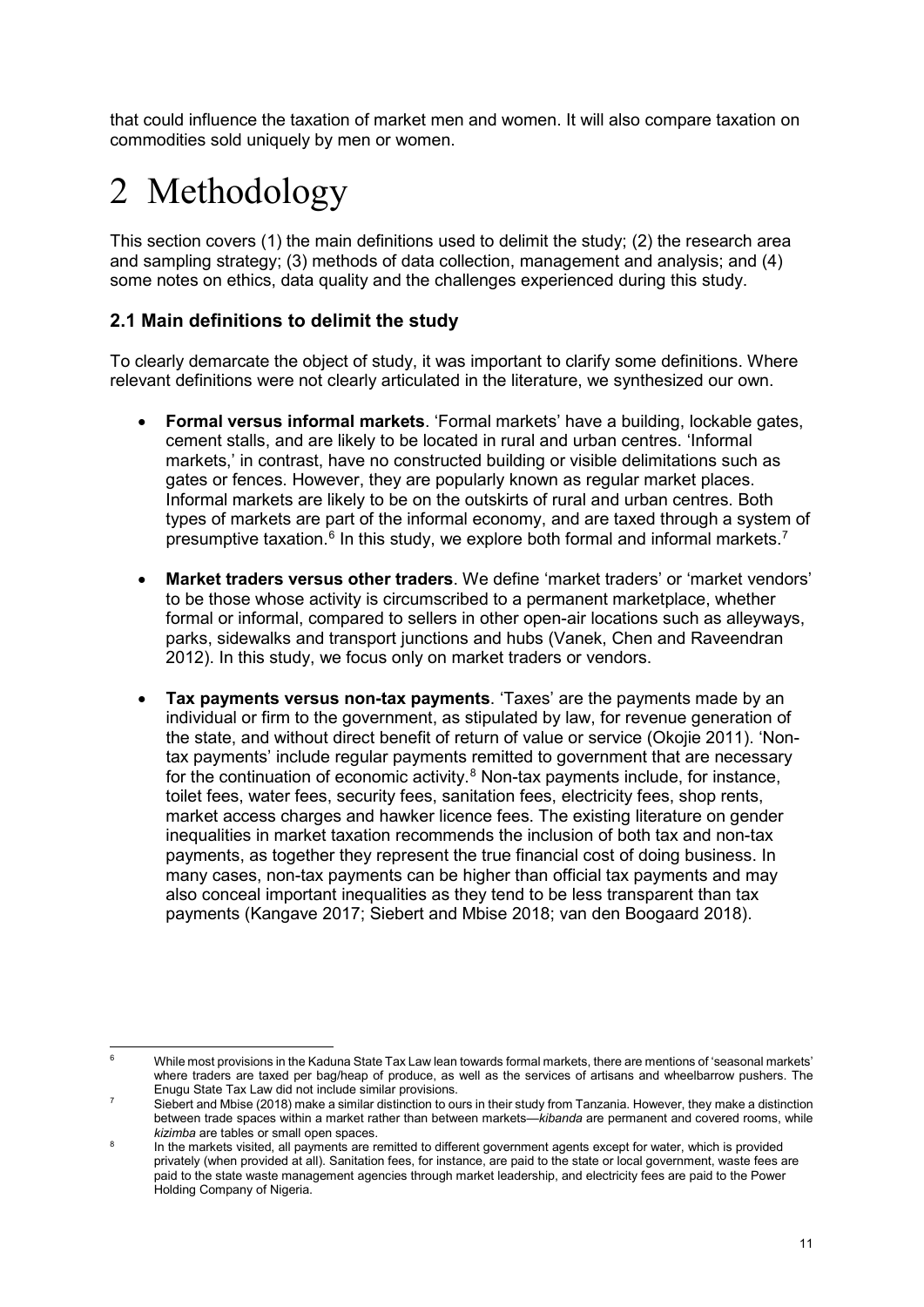### **2.2 Research area and sampling strategy**

The states of Enugu and Kaduna were selected to explore the interaction between gender and taxation in Nigeria as they represent two different cultural and religious contexts. Enugu State is in southeast Nigeria, is mostly of Igbo culture and language, and is majority Christian. Kaduna State is in the northwest, and is predominantly Hausa and mixed faith northern Kaduna is mostly Muslim and southern Kaduna mostly Christian. Both northern and southern Kaduna were surveyed in the course of this study (see Table 1).

The choice of Enugu and Kaduna States to represent the southeast and northwest regions of Nigeria was also practical, as Christian Aid Nigeria has a strong presence in both states to facilitate fieldwork. While in some sense Enugu can be taken as representative of southern states and Kaduna of northern ones, this idea should also be approached with caution. Each state within these different cultures has varying levels of poverty and infrastructure access that could affect market development and gender perceptions. Kaduna state is also very heterogeneous with many ethnic groups.

Creating the sampling strategy for this study was challenging, as no official data exists on the total number of markets (either formal or informal) in Enugu and Kaduna, or for Nigeria overall.[9](#page-12-0) To overcome this lack of data we consulted local markets located on Google Maps and relied on local informants to identify a total of 47 markets, 28 in Enugu State and 19 in Kaduna State. However, it should be noted that these are quite clearly not the full number of markets needed to serve a population of millions.

Even more problematic than identifying markets was finding the total number of local market traders, let alone data disaggregated by gender. The most approximate data found was the number of registered micro-enterprises by state and the number of men and women employed by these (SMEDAN and NBS 2013). However, this data likely misses many unregistered people, including the market traders that are the population of interest in this study. Data on registered micro-enterprises was also fairly out-of-date, and had not been updated since 2013.

Accounting for these constraints, the study relied on a geographical quota system for sampling. While this system does not ensure representability of local markets and traders in the states, it can still be used to surface certain valuable insights. A local government area (LGA) was selected from each of the three senatorial districts that make up each state. For each senatorial district, the LGA containing the main city was selected, as in theory these should provide the most developed gender and taxation conditions, as well as data in terms of policy and practice. Within each LGA the most popular markets (both formal and informal) were selected for inclusion in the study.

| aple 1 Formal and informal markets selected for data collection by location |                                      |                                 |               |                             |                     |
|-----------------------------------------------------------------------------|--------------------------------------|---------------------------------|---------------|-----------------------------|---------------------|
| <b>State</b>                                                                | <b>Senatorial</b><br><b>District</b> | Local<br><b>Government Area</b> | Community     | <b>Markets Visited</b>      |                     |
|                                                                             |                                      |                                 |               | Formal                      | <b>Informal</b>     |
|                                                                             | Enugu East                           | Nkanu West                      | Akpugo        | Oriemba                     |                     |
|                                                                             |                                      |                                 | Aqbani        |                             | Eke Agbani          |
| Enugu                                                                       | Enugu North                          | Nsukka                          | <b>Nsukka</b> | Ogige                       |                     |
|                                                                             |                                      |                                 | Edeoballa     |                             | Eke Ohuru           |
|                                                                             | Enugu West                           | Udi                             | Ngwo          | Aria (New Market)*          | Eke Ngwo*           |
| Kaduna                                                                      | Kaduna Central                       | Kaduna City                     | Kaduna        | Television (Yam<br>Market)* | Kakuri Meat Market* |
|                                                                             | Kaduna North                         | Zaria                           | Zaria         | Tudun Wada                  | Gwargwaji           |
|                                                                             | Kaduna South                         | Kafanchan                       | Kafanchan     | Kafanchan Main market       | Yakowa              |

**Table 1 Formal and informal markets selected for data collection by location**

Source: authors' elaboration. \*Indicates ethnographic work

<span id="page-12-0"></span>Besides official sources, we contacted the National Association of Nigerian Traders (NANTS) for information.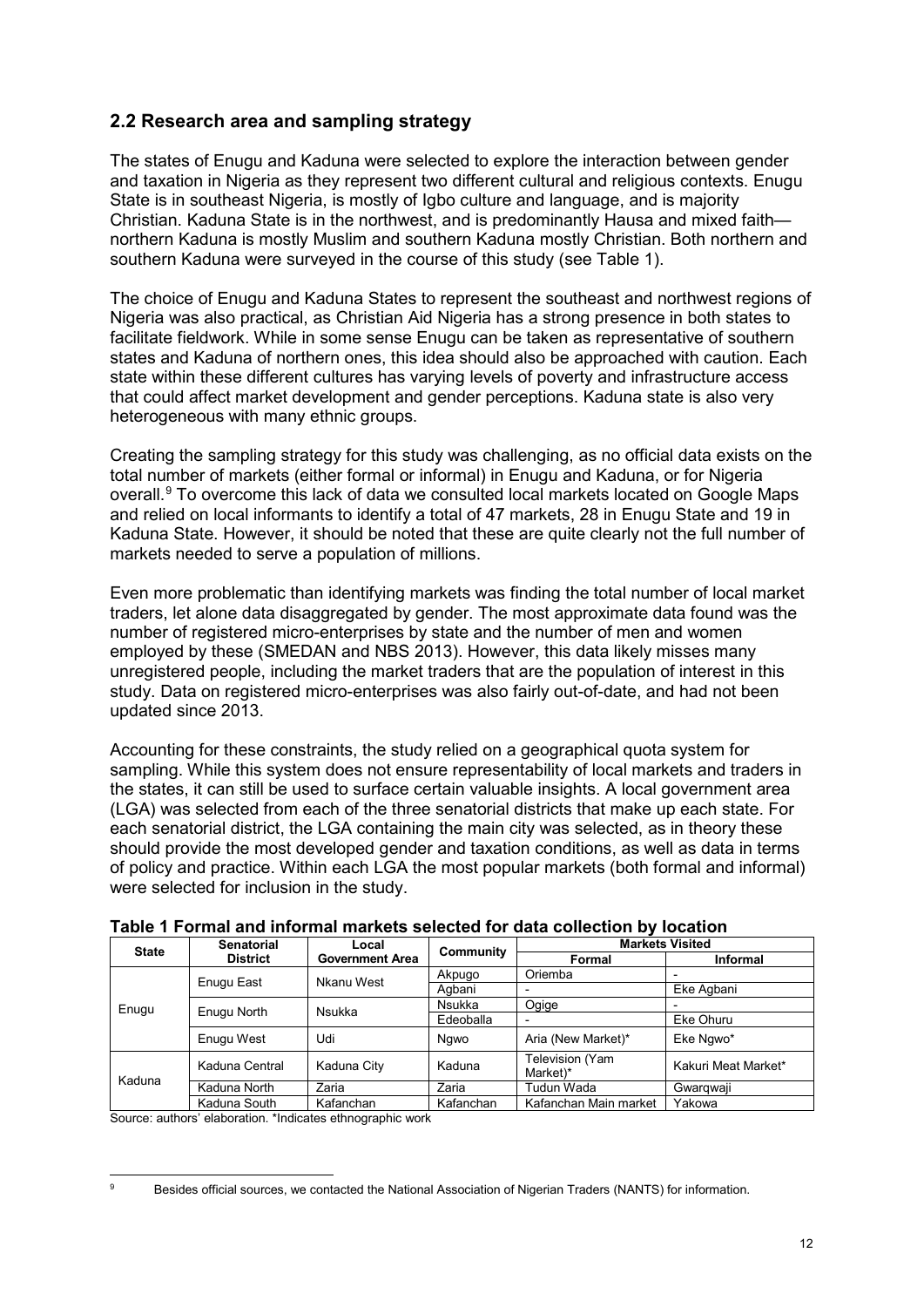### **2.3 Data collection, management and analysis**

This study was exploratory and used a mixed-methods approach. The study commenced with a desk review and key informant interviews in the capital city of Abuja. Findings from the desk review informed the development of field tools used for key informant interviews, the survey, and the ethnographic visits to the markets in the second phase of the study.

Each study method responded to different aspects of the research questions. Secondary data and key informant interviews were used to examine the legal and policy aspects of gender and taxation in the marketplace. The survey and ethnographic work were used to explore the practical ways that traders experience taxation and other payments in the markets, mixing a panoramic (survey) method with a more in-depth perspective from the ethnographic studies. We spoke to both market leaders and market traders to compare views.

Two stages of key informant interviews were conducted. The first stage explored national aspects with a representative from the Federal Inland Revenue Service (FIRS) and a representative of the Nigerian Tax Research Network (NTRN). The second stage of key informant interviews was conducted in Enugu and Kaduna States with 26 experts (15 in Enugu and 11 in Kaduna) in tax, trade and gender from academia, civil society, government and market leadership. In total, 28 key informant interviews were conducted (see Table 2).

| Organisation type represented | <b>National</b> | <b>Enugu State</b>    | Kaduna State          |
|-------------------------------|-----------------|-----------------------|-----------------------|
| Civil society                 | (male)          | (male)                | (female)              |
| Tax authority                 | (male)          | (male)                | (male)                |
| Local government              |                 | (female)              | (male)                |
| Academia                      |                 | (male)                |                       |
| Market union leadership       |                 | 7 (3 male, 4 female)  | 6 (3 male, 3 female)  |
| Market tax collectors         |                 | 4 (2 male, 2 female)  | $2 \text{ (male)}$    |
| <b>Total</b>                  | 2 (2 male)      | 15 (8 male, 7 female) | 11 (7 male, 4 female) |

| Table 2 Demographics of key informant interviewees by location |  |
|----------------------------------------------------------------|--|
|----------------------------------------------------------------|--|

Source: authors' elaborations.

Additionally, 451 survey questionnaires were collected from 12 markets. Two hundred and twelve (47 per cent) of respondents were female and 239 (53 per cent) were male. In each market, we collected an average of 37 questionnaires to cover a variety of traders per type of product (e.g. vegetables, fruits, fish, meat, clothes) and gender (women and men). There was one respondent per questionnaire.

Ethnographic studies were limited to four of the 12 markets visited. The markets chosen were the largest and most popular formal and informal markets in one selected senatorial district per state (see Table 1). These were the formal Aria Market and the informal Eke Ngwo Market in Enugu West, and the formal Television Market and informal Kakuri Meat Market in Kaduna Central. The ethnographic studies gave researchers more time for market observation, and more flexible interviews with market union leaders, association leaders and market traders. Data collection ended when we covered or saturated all the visible market profiles by product sold and by gender.

Interviews were not fully transcribed from the recordings due to budget and time constraints. However, thorough interview summaries were written, and care was taken to ensure that the quotes used in this report are identical to what was recorded. Data analysis was two-fold: univariate or bivariate statistical methods for quantitative data, and thematic content analysis for qualitative data, including data coding. Qualitative and quantitative analyses were compared, noting convergent and divergent findings. Findings from primary data were also compared with previous literature.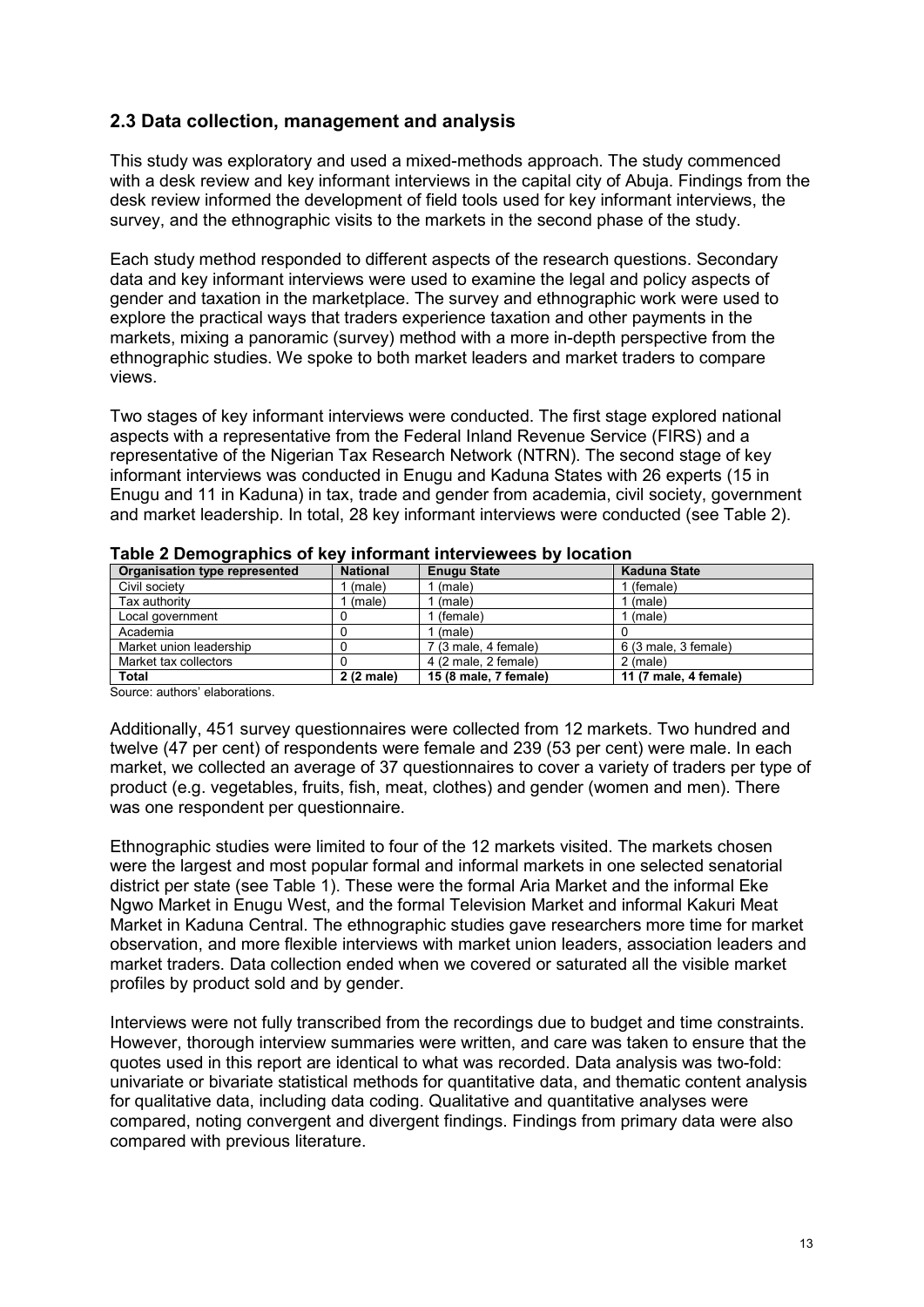A gendered approach was applied throughout the research process. For instance, we drew on gender and taxation literature to understand the possible factors that could influence the taxation of market men and women differently. We interviewed both men and women traders, analysed their responses comparatively and explored possible gender biases.

### **2.4 Ethics, quality and challenges**

The purpose of the study and the intended use of findings were explained to every respondent and their verbal consent was recorded on the data collection tools. All responses were confidential, with respondents only identified through their role, location and gender. All data collectors were trained in research ethics, inclusive of confidentiality, respect for respondents, 'do no harm' principles and data integrity and quality.

To ensure data quality, the research team was trained on key taxation concepts, and steps such as working in pairs, daily debriefing sessions and daily reviews of data collected were implemented. Some pilot exercises were carried out before fieldwork.

Data were mostly collected on weekday mornings and early afternoons, at which time young people below the age of 18 should be in school. We did observe some child traders in the markets that were visited—mostly female traders in Kaduna, and mostly male mobile hawkers of sachet water, snacks, fruits and nuts in Enugu. However, researchers ensured that all respondents were at least 18 years of age.

# 3 Findings and discussion

Study findings are presented in three sub-sections. The first shares evidence on the perceived benefits of female tax collectors in the markets. The second looks at tax and nontax payments in the markets, and finds no visible gender discrimination. However, we do identify a tendency for tax collectors to charge a higher rate than is stipulated in the state tax laws, for both men and women. Despite this apparent gender equality, the third sub-section reveals the negative effects of presumptive taxation on women through implicit tax bias, precisely because women are taxed at the same level as men although they earn significantly less.

### **3.1 The benefits of female tax collectors**

**Market traders reported that female tax collectors are never involved in asking for sexual favours, unlike their male counterparts. Both female and male traders described female tax collectors as generally understanding and calm. No other major gender-based differences were found in the relationship between traders and tax collectors.**

The market structures involved in tax collection were similar in all of the markets visited, both formal and informal. These structures include: market unions, market associations and frontline government workers.

All of the markets visited by researchers had an overall market union, with a market union leader who worked with a cabinet. These leaders, usually elected by the traders in the market, serve for a period of one to three years and aim to maintain peace in the market. Market union leadership is also in charge of promoting development and the provision of infrastructure and services in the market, and of ensuring that taxes and fees are paid by market vendors and duly remitted to the local or state government. [10](#page-14-0) Market union leadership

<span id="page-14-0"></span> <sup>10</sup> Key informant interviews with market union leaders, Enugu and Kaduna States, 2018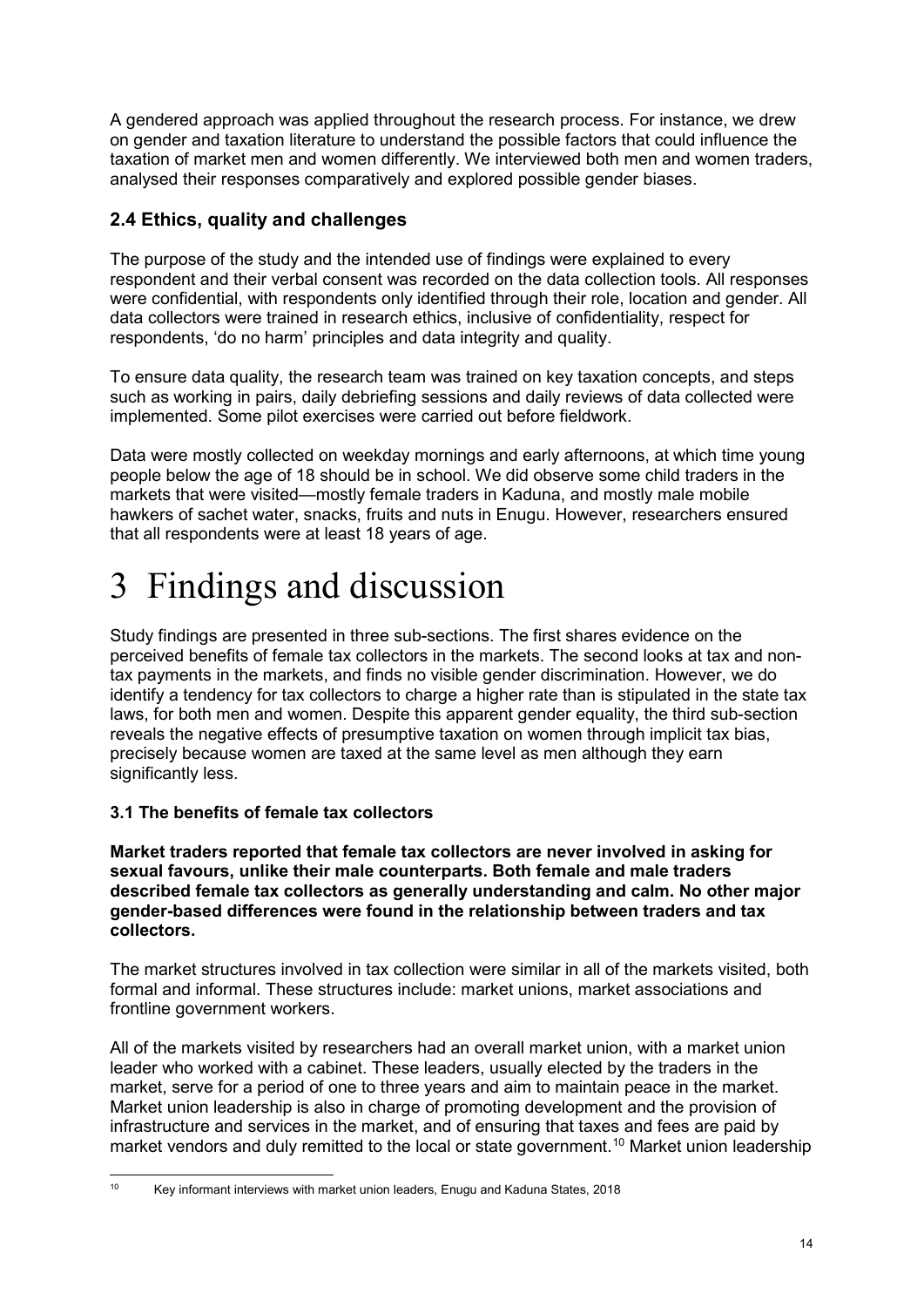works closely with the leadership of the market associations to carry out these tasks. Out of all the markets visited, only one formal market in Enugu State had a female market union leader.

Market associations are formed based on the products and services sold or provided, such as the fish sellers' association or the barbers' association. Market association leaders regulate prices and promote cordial relationships amongst vendors selling similar goods and services. Association leaders share information with their members, including the amount of tax that members owe, and when tax drives will be held. They also collect taxes from their association members in support of market unions and local government revenue officials.[11](#page-15-0) Market association leaders in all surveyed markets were majority male. However, the leaders of the associations for goods and services sold mostly by female vendors, such as vegetables and hairdressing, were female.

To analyse existing gender relations in tax collection, this study focused primarily on frontline government tax collectors. For a future study, we would seek to explicitly include the categories of market union and association leadership, as in all markets visited they play a crucial role in the tax collection process. Market unions and associations are also important units of study in and of themselves, as they are the first port of call for market traders—both female and male—when they want to voice concerns or become more informed about their tax responsibilities and rights.<sup>[12](#page-15-1)</sup> Female market union and association leaders could plausibly play a role in increasing the sensitivity to women's issues in the market, but this question was not examined as part of this study.

Market union and association leaders collect taxes together with a task force of frontline government workers. [13](#page-15-2) In formal markets built by the state, such as Aria Market in Enugu and Television Market in Kaduna, local government revenue offices are situated in the markets themselves, next to the market union offices. This structure in the formal markets establishes the presence of the local government and facilitates information sharing and revenue collection. [14](#page-15-3)

To explore the existing relationship between market vendors and tax collectors, researchers asked vendors about the occurrence of negative incidents in the process of tax collection. Table 3 shows the total number of incidents reported by market vendors by gender since they began trading in their current market. Similar numbers were reported by female and male vendors for increases to the tax amount, confiscation of goods, physical and verbal harassment, demand for bribes and reductions to the tax amount. The only significant gender difference found among vendors was the three incidents of demands for sexual favours, which were reported only by female vendors. One incident of sexual harassment was reported by a middle-aged woman in the informal Eke Agbani Market in Enugu State, and two were reported by young female traders in Kaduna State, in the formal Television Market and the informal Yakowa Market. [15](#page-15-4)

<span id="page-15-0"></span><sup>&</sup>lt;sup>11</sup> Key informant interviews with market association leaders, Enugu and Kaduna States, 2018

<span id="page-15-1"></span><sup>&</sup>lt;sup>12</sup> Survey conducted among market traders, Enugu and Kaduna States, 2018<br><sup>13</sup> Key informant interviews with market union leaders. Enugu and Kaduna Sta

<span id="page-15-2"></span><sup>&</sup>lt;sup>13</sup> Key informant interviews with market union leaders, Enugu and Kaduna States, 2018

<span id="page-15-4"></span><span id="page-15-3"></span><sup>&</sup>lt;sup>14</sup> Observations from market ethnography, Enugu and Kaduna States, 2018<br><sup>15</sup> Sungay applyiedd among market tradara. Enugu and Kaduna States, 2018

<sup>15</sup> Survey conducted among market traders, Enugu and Kaduna States, 2018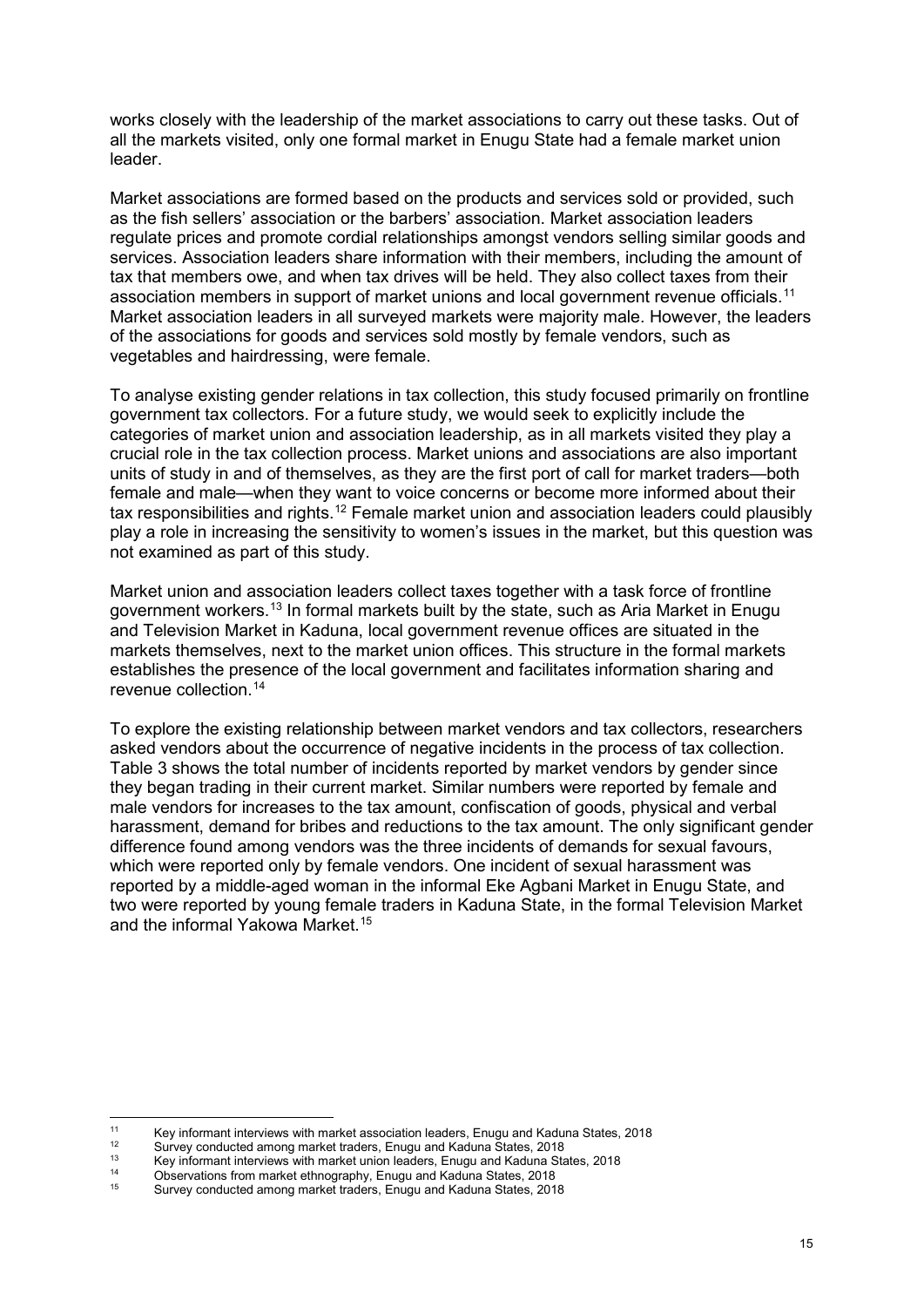| Type of incident reported      | Number of<br>incidents reported<br>by all vendors | <b>Number of</b><br>incidents reported<br>by female vendors | <b>Number of</b><br>incidents reported<br>by male vendors | % of all incidents<br>reported by all<br>vendors |
|--------------------------------|---------------------------------------------------|-------------------------------------------------------------|-----------------------------------------------------------|--------------------------------------------------|
| Increased tax amount           | 105                                               | 47                                                          | 58                                                        | 23.3%                                            |
| Physical and verbal harassment | 98                                                | 43                                                          | 55                                                        | 21.7%                                            |
| Confiscation of goods          | 80                                                | 37                                                          | 43                                                        | 17.7%                                            |
| Demand for bribes              | 17                                                | 9                                                           |                                                           | 3.8%                                             |
| Reduced tax amount             | 12                                                | 6                                                           |                                                           | 2.7%                                             |
| Demand for sexual favours      | 3                                                 |                                                             |                                                           | $0.7\%$                                          |
| Total traders reporting        | 315                                               | 145                                                         | 170                                                       | 69.85%                                           |
| Total traders not reporting    | 136                                               | 67                                                          | 69                                                        | 30.15%                                           |
| Total market traders           | 451                                               | 212                                                         | 239                                                       | 100%                                             |

#### **Table 3 Number of negative incidents reported by market vendors by gender**

Source: Survey conducted among market men and women in Enugu and Kaduna States, 2018

While reports of sexual harassment are low compared to other reported incidents (0.7 per cent of all reported incidents), it is likely that this type of incident was underreported in the survey due to its sensitive nature. For instance, the chairman of Aria Market in Enugu reported observing cases of sexual harassment, but no interviewed vendor in the same market reported the issue. The chairman noted in his interview:

*Women behave somehow sometimes and say the men have come asking them to befriend them and we have heard of one case before. So, when we meet such women, we send a female taskforce person to them.*

All reported demands for sexual favours were perpetrated by male tax collectors (see Table 4). Additionally, male tax collectors were responsible for 97.9 per cent of reported cases of physical and verbal harassment, 91.6 per cent of reported cases of confiscation of goods, and 83.3 per cent of reported cases of reduced tax amounts. Overall, 81.6 per cent of all reported incidents were committed by male tax collectors despite the fact that male tax collectors make up only 73 per cent of all tax collectors in the markets visited.

The incident 'reduced tax amount' can be read in two ways: it is either a reflection of a positive understanding by tax collectors about the hardships faced by some traders, or it is a tactic used by tax collectors to extract favours from the traders. The findings of this study do not shed light on which reading is more accurate.

Interestingly, incidents of increasing tax amounts and asking for bribes were reported equally for female and male tax collectors. Keeping in mind that female tax collectors represent only 27 per cent of all tax collectors in the markets visited, the reported incidents of requesting bribes and increasing tax amounts are surprisingly high for female tax collectors. The main ways that female tax collectors were reported to treat market vendors negatively is thus by increasing their tax amount (43.7 per cent of all incidents) and demanding bribes (41.5 of all incidences). Overall, however, female tax collectors were responsible for only 18.4 per cent of the negative incidents reported, which is less than would be expected given their representation among the total number of tax collectors. [16](#page-16-0)

<span id="page-16-0"></span> <sup>16</sup> Survey conducted among market traders, Enugu and Kaduna States, 2018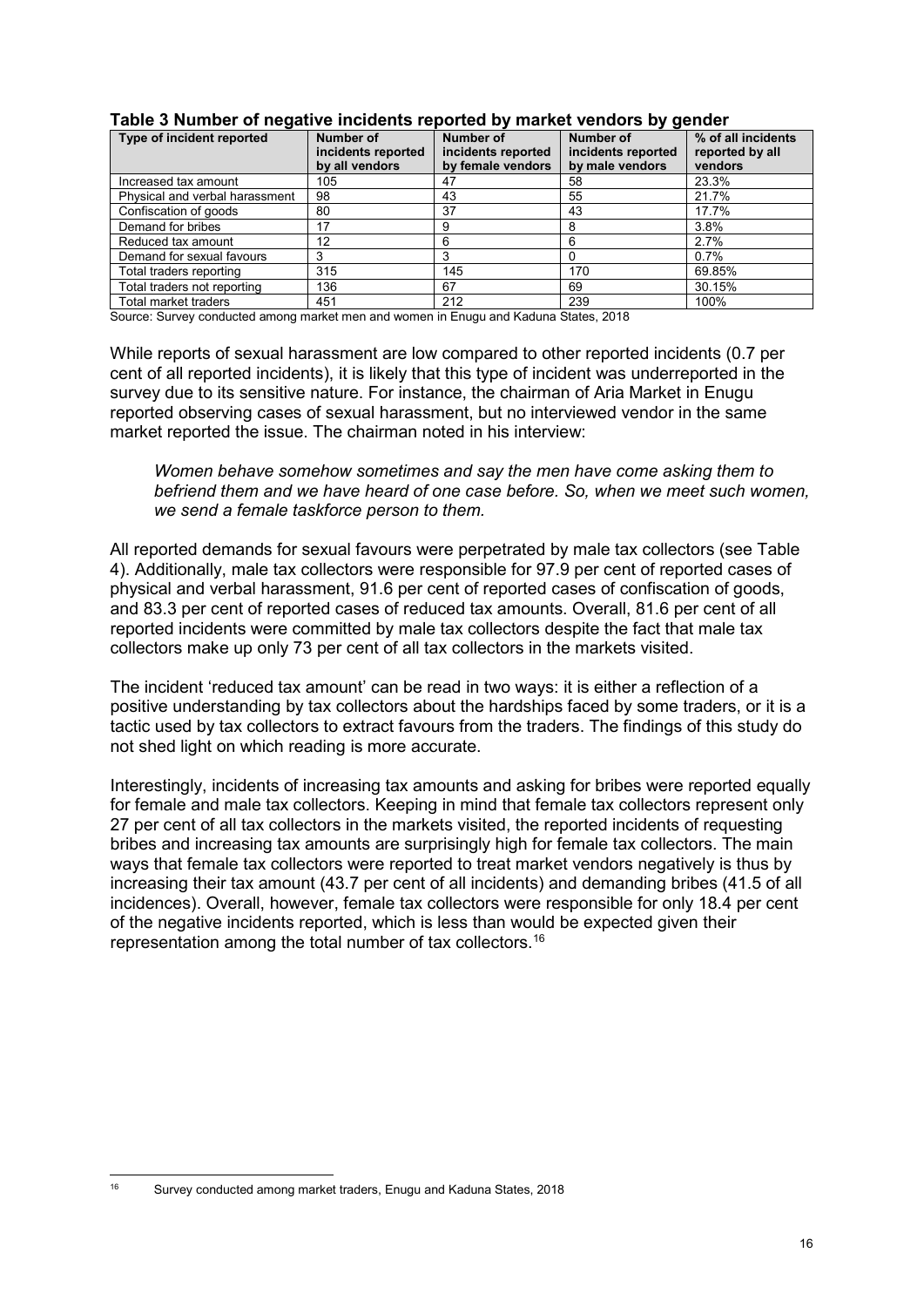#### **Table 4 Percentages of negative incidents reported by market vendors by tax collector gender**

| Type of reported incident      | % of total<br>incidents | % of incidents by female<br>tax collectors | % of incidents by male<br>tax collectors |
|--------------------------------|-------------------------|--------------------------------------------|------------------------------------------|
| Increased tax amount           | 23.3%                   | 43.7%                                      | 56.3%                                    |
| Physical and verbal harassment | 21.7%                   | 2.1%                                       | 97.9%                                    |
| Confiscation of goods          | 17.7%                   | 8.4%                                       | 91.6%                                    |
| Demand for bribes              | 3.8%                    | 41.5%                                      | 58.5%                                    |
| Reduced tax amount             | 2.7%                    | 16.7%                                      | 83.3%                                    |
| Demand for sexual favours      | 0.7%                    | $0.0\%$                                    | 100%                                     |
| Non-responses                  | 30.15%                  | n/a                                        | n/a                                      |
| Total                          | 100%                    | 18.4%                                      | 81.6%                                    |

Source: Survey conducted among market men and women in Enugu and Kaduna States, 2018.

Market association leaders noted that the confiscation of goods was a strategy for tax collection used when vendors had failed to pay their taxes within a stipulated period, and following repeated warnings from tax collectors. [17](#page-17-0) Vendors reported that only 8.4 per cent of incidents of confiscated goods were carried out by female tax collectors, compared to 91.6 per cent by men (see Table 4). Additionally, female tax collectors involved in the confiscation of goods reportedly did so in non-violent ways. A market association leader in Ogige Market, Enugu State, attributed this tendency to their calmer temperaments and lower physical strength. The association leader particularly mentioned that female tax collectors did not fight vendors. Others agreed:

*Some [vendors] will say the amount is too much. Some will not even talk to you. They go and pay and when they come [to collect the goods confiscated], [it] depends on interaction, [on] how I approach the person he will still go and pay. We don't fight.* (female tax collector, Ogige Market, Enugu State)

Male tax collectors, in contrast, were reported to be more direct when confiscating goods:

*They [market vendors] complain sometimes… especially those that don't have money immediately because they [male tax collectors] will collect it by force.* (secretary, Aria Market Union, Enugu State)

*If the chairman of the market should find it difficult collecting money, they will call us [male tax collectors]. Once we ask the person why and he/she gives no reasonable reason, we lock up the person's store at night. Then [there] is a peace committee who will now settle the issue.*

(male tax collector, Ogige Market, Enugu State)

Leveraging the strengths of female tax collectors, tax collection teams in Enugu State were reported to be comprised of both females and males, in a bid to ensure a balanced approach to tax collection.<sup>[18](#page-17-1)</sup> Similar mixed-gender teams were observed in the formal Aria and Ogige Markets. [19](#page-17-2) This strategy was also confirmed by a male market union leader in the formal market of Kafanchan Central, Kaduna, who stated:

*They come in groups to the market and the male collectors are usually more than the female. In a group of ten, two out of ten represent female collectors. For instance, in my own shop when they arrive, their attitude is mild. They ask questions like have you paid, show me the receipt or evidence of payment.*

These examples reveal the merit of having more women in tax collection roles. They also show cases in which steps have been taken to integrate female tax collectors in practice.

<sup>&</sup>lt;sup>17</sup> Key informant interviews with market associational leaders, Enugu and Kaduna States, 2018<br><sup>18</sup> Key informant interview with famele tax cellector. Enugu State 2018

<span id="page-17-2"></span><span id="page-17-1"></span><span id="page-17-0"></span><sup>&</sup>lt;sup>18</sup> Key informant interview with female tax collector, Enugu State, 2018

<sup>19</sup> Observations from market ethnography, Enugu and Kaduna States, 2018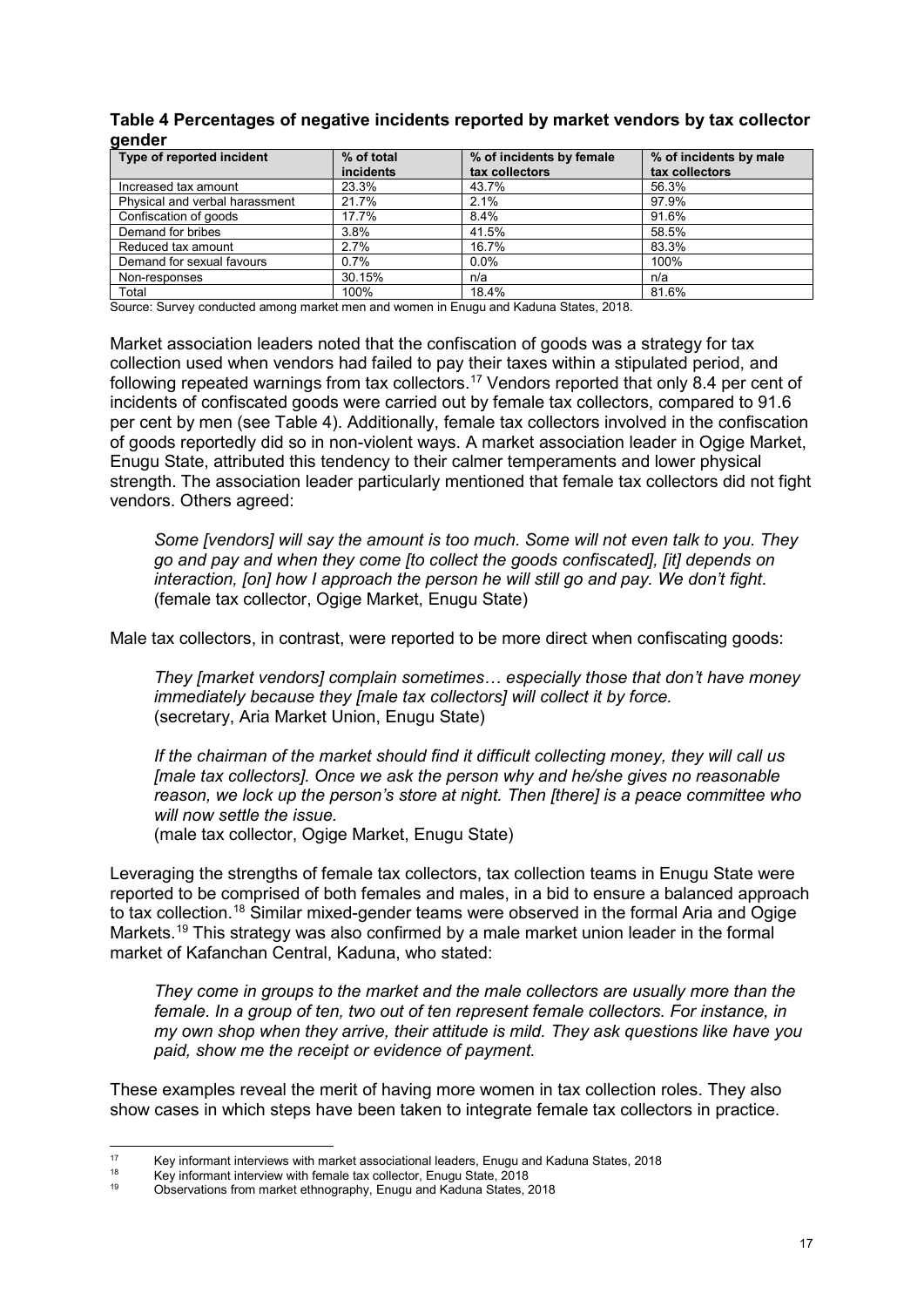Steps include the intentional creation of mixed female and male tax collection teams, and female tax collectors covering for cases of reported sexual harassment by male tax collectors.

#### **3.2 Gender differences in tax and non-tax payments**

**No explicit gender discrimination was found in terms of tax payments and other nontax payments in the markets visited. However, taxes paid by traders irrespective of gender was higher than stipulated in the state laws in nine of the 12 markets visited. Male traders were also found to pay higher rents for market space (given their greater capacity to afford better shop spaces), while toilet fees could potentially be discriminatory against female traders.**

At a high-level, there is no significant difference in the tax payments made by female and male market vendors for the same shop sizes. Sixty-nine per cent of women reported that they paid the same tax as men, and 70 per cent of men reported that they paid the same tax as women. Thirty-one per cent of women and 30 per cent of men did not know if women paid more tax than men.<sup>[20](#page-18-0)</sup>

Taxation of market traders in Enugu and Kaduna operates through a system of presumptive taxation, which is congruent with previous studies on taxation of the informal sector in African countries (Dube and Casale 2016), and with specifications in the tax laws of Enugu and Kaduna States. However, market vendors—both female and male—were found to be paying higher taxes than what is stipulated in their respective state laws. This tax payment increase was in effect for all of the markets visited in Enugu State, and for some of the markets in Kaduna State.

For all visited markets, presumptive taxes range from N1,000 (US\$2.80) to N12,000 (US\$33.30), depending on location and the size of the shop. [21](#page-18-1) Presumptive taxes are paid to local government authorities on an annual basis.<sup>[22](#page-18-2)</sup> In Enugu state, market taxes range from N1,200 (US\$3.30) in the formal Aria Market to N3,500 (US\$9.70) in the formal Oriemba Market. [23](#page-18-3) These figures can be compared to the presumptive tax rate of N1,000 stipulated in the Enugu State Tax Law. Only one female trader in the formal Aria Market mentioned paying the stipulated tax rate.

Similarly, the stipulated presumptive tax rate in the Kaduna State Tax Law is N2,500 (US\$6.90). The law also sets specific tax rates for slaughter stock, ranging from N500 to N2,000 (US\$1.40–US\$5.50). Assuming that the slaughter stock rates are in addition to the general presumptive tax rate (a point the tax law does not clarify, as discussed in section 1.3), the maximum that any market trader should pay is N4,500 (US\$12.40). In practice, however, Kaduna State has a bracket of tax rates ranging from N1,000 in the informal Kakuri Market, to N10,000 (\$27.80) in the main Kafanchan Market and N12,000 (\$33.30) in Tudun Wada Market, which are both formal markets. [24](#page-18-4)

In Kaduna State, researchers did identify some markets where vendors are taxed at a lower rate, including the formal Television Market and the informal Kakuri Meat Market and Gwarqwaji Market, in which taxes range from N1,000 to N2,400 (US\$6.70). However, the other three markets visited in Kaduna State—Tudun Wada, Kafanchan Main Market and Yakowa—are also taxed at a higher rate than stipulated by law, with the real tax rate ranging

<span id="page-18-0"></span><sup>&</sup>lt;sup>20</sup> Survey conducted among market traders, Enugu and Kaduna States, 2018<br><sup>21</sup> Survey conducted among market traders, Enugu and Kaduna States, 2018

<span id="page-18-2"></span><span id="page-18-1"></span><sup>&</sup>lt;sup>21</sup> Survey conducted among market traders, Enugu and Kaduna States, 2018

In Kaduna State, a more consolidated tax system exists in which taxes are paid into a central account. The state government then allocates money back to each LGA based on the amount of taxes collected from each jurisdiction.

<span id="page-18-4"></span><span id="page-18-3"></span><sup>&</sup>lt;sup>23</sup><br>
<sup>23</sup> Survey conducted among market traders, Enugu State, 2018<br>
<sup>24</sup> Survey conducted among market traders, *En*dune State, 2018

Survey conducted among market traders, Kaduna State, 2018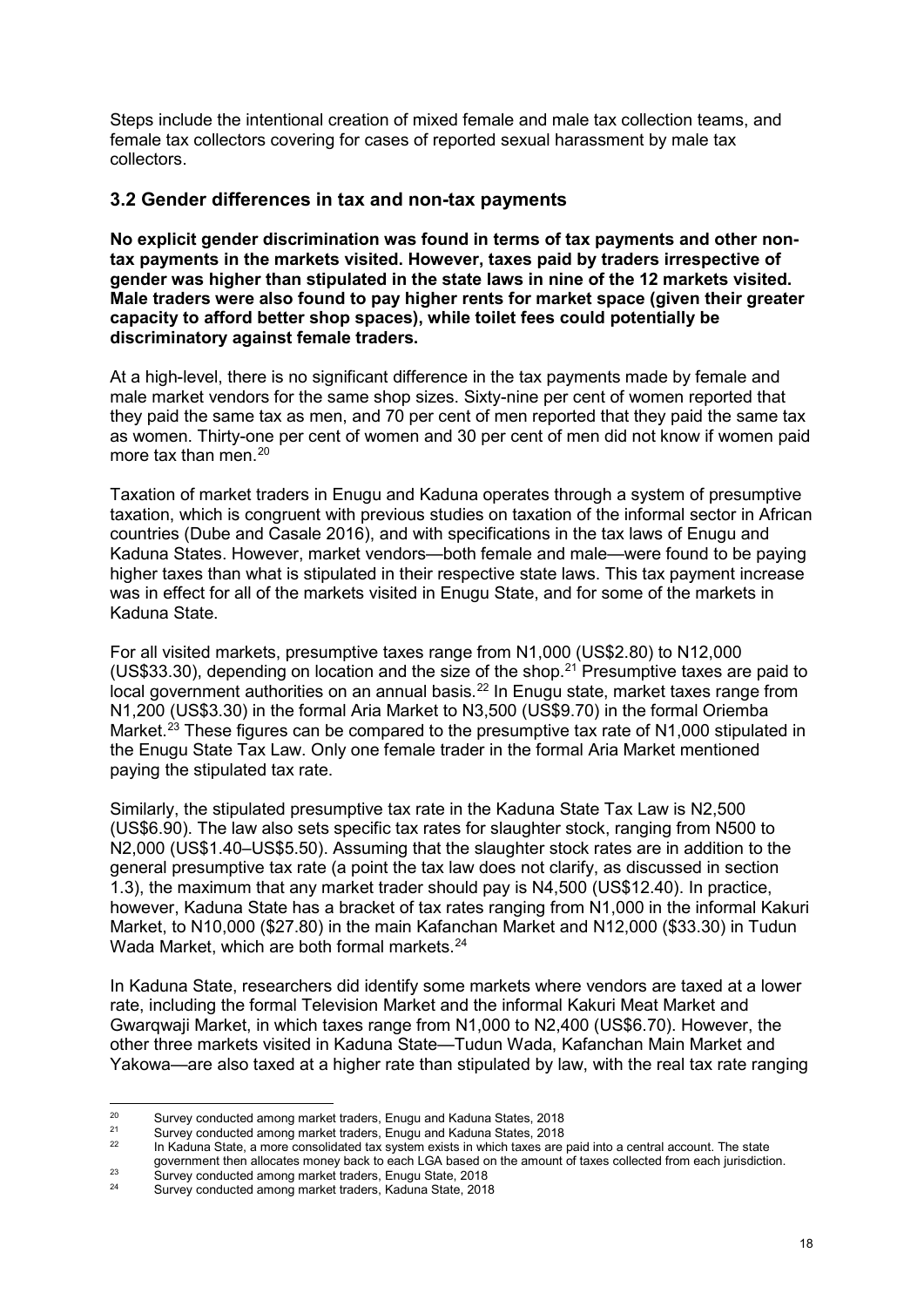from N3,000 (US\$8.3) to N12,000 (US\$33.3). Concern regarding the higher tax rates paid by market vendors has previously been highlighted in a study from Anambra State, a neighbouring state to Enugu (CISLAC and JDPC 2014).

Aside from presumptive taxes, vendors pay a number of other market fees. These include toilet fees, water fees, security fees, sanitation fees, electricity fees, shop rents, market access charges and license fees for hawkers (see Table 5).

| Type of fee              | <b>Description</b>                                                                                                                                                                                                    | Cost                                                                                        | <b>Frequency</b>                         |
|--------------------------|-----------------------------------------------------------------------------------------------------------------------------------------------------------------------------------------------------------------------|---------------------------------------------------------------------------------------------|------------------------------------------|
| Hawkers' license<br>fees | Cost paid by hawkers each day they trade in the market                                                                                                                                                                | N <sub>10</sub> -N <sub>100</sub><br>(US\$0.03-US\$0.30)                                    | Daily                                    |
| <b>Toilet fees</b>       | Amount paid by market vendors for use of toilets within<br>the market                                                                                                                                                 | N20-N50<br>(US\$0.05-US\$0.13)                                                              | Per use                                  |
| Water fees               | Costs paid for collection of water from water sources<br>within the market                                                                                                                                            | From N20 (US\$0.05)<br>per container                                                        | Per use,<br>depending on<br>size         |
| Security fees            | Fees contributed for payment of security personnel<br>employed to quard the market                                                                                                                                    | N200 (US\$0.55)                                                                             | Monthly                                  |
| Sanitation fees          | Cost paid by market vendors for personnel who collect<br>and dispose of refuse generated within the market                                                                                                            | N200-N500<br>(US\$0.55-US\$1.39)                                                            | n/a                                      |
| Electricity fees         | Cost paid for using electricity in the market, based on<br>individual or joint shop metered readings, or estimations<br>by electricity service providers. Only some markets have<br>this service.                     | n/a                                                                                         | As per meter<br>reading or<br>estimation |
| Market or shop<br>rents  | Payments for use of market stalls, either to the<br>government (for government-owned markets), or to<br>landlords (for markets in which stalls are bought from the<br>government and owned by private citizens).      | N50 <sup>25</sup> -N150,000<br>(US\$0.13-US\$416)                                           | Annually                                 |
| Market access<br>charges | Fees paid by vendors to bring their goods into the market,<br>charged per bag or basket depending on the type of<br>product, e.g. rice, or per trailer or lorry load, depending on<br>the amount of goods brought in. | N20 (US\$0.05) for<br>products sold in bags,<br>N5,000 (US\$13.90) for<br>trucks with goods | Per bag/per<br>delivery                  |

**Table 5 Non-tax payments in the markets visited, formal and informal**

Source: Surveys conducted among market traders in Enugu and Kaduna States, 2018. Electricity and market access charge data were collected from interviews with market union leaders.

All of these non-tax payments were paid equally by men and women traders in the markets visited. [26](#page-19-1) The only exception was shop rents. While rent is essentially the same for all vendors regardless of gender, the fact that male vendors are able to afford more strategic locations closer to market entrances, and larger shop sizes, implies that they pay more rent accordingly. [27](#page-19-2) Figure 1 shows that, in the markets visited, more female traders rent shops priced between N50–N4,999 (US\$0.10–US\$13.90) annually, while more male traders rent those priced at N5,000 (US\$13.90) and above.

<span id="page-19-0"></span><sup>&</sup>lt;sup>25</sup> These small rents are for those paying for ground space in front of others' shops<br><sup>26</sup> Survey conducted among market traders. Frigging and Kaduna States, 2018

<span id="page-19-2"></span><span id="page-19-1"></span><sup>&</sup>lt;sup>26</sup> Survey conducted among market traders, Enugu and Kaduna States, 2018<br><sup>27</sup> Key informant interviews with market associational leaders. Enugu and Kad

<sup>27</sup> Key informant interviews with market associational leaders, Enugu and Kaduna States, 2018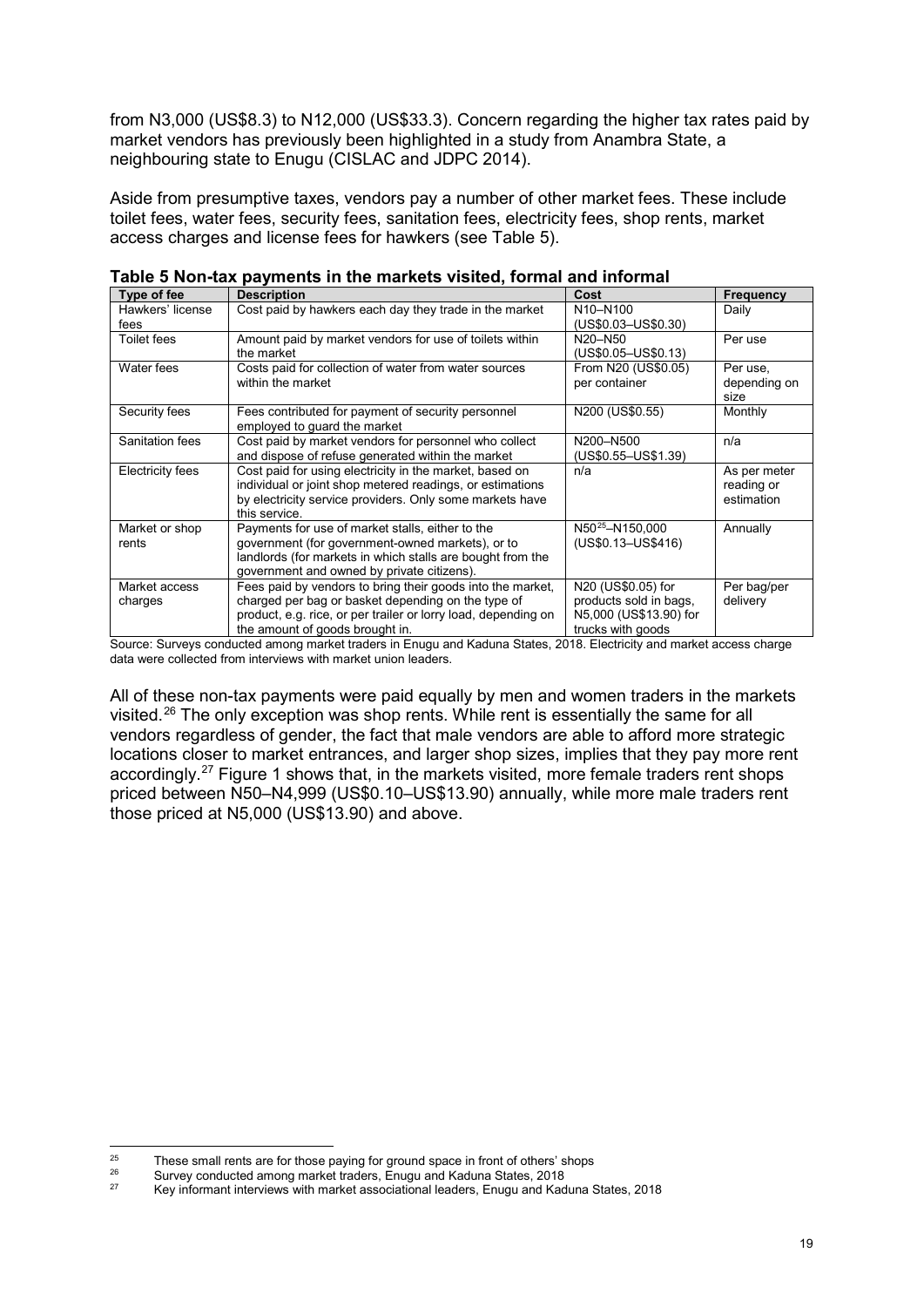

#### **Figure 1 Annual rents paid by female and male market traders**

Toilet fees are another non-tax payment that could be suspected of gender inequality. Women need more privacy for their physical needs and have added period-related needs, requiring more frequent use of the toilet. Indirectly, this requirement introduces discrimination against female traders because toilet fees exist at a flat rate for all vendors in the market.

However, surveyed traders, both men and women, did not raise concerns about issues around limited toilet access and toilet fees as meaningfully affecting their trade.<sup>[28](#page-20-0)</sup> Only one female dressmaker in the formal Television Market, Kaduna State, mentioned the lack of toilets in the market despite the fee paid. She stated that the private toilets are not well kept, and that she has to leave the market to a neighbouring house each time she needs to use the toilet. [29](#page-20-1) This inconvenience likely means, in turn, some potential loss in earnings during her absence from the business establishment.

### **3.3 Gender effects of presumptive taxation**

**The fact that presumptive taxes are applied as a flat amount creates an implicit tax bias against women. This implicit bias occurs because women traders earn less than men, even when they sell the same types of products. The greater relative amount that women are charged is further aggravated by the higher taxes charged on all traders than what is officially stipulated in the tax laws. The burden of unpaid care work also negatively impacts women by keeping them away from earning more income.**

Market trader complaints about presumptive taxation related to the fact that the same amount of tax is paid by traders with different earnings. This situation is proportionally unfair to those earning less for their trade. A male market union leader in Enugu state illustrated the situation:

Source: Survey conducted among market traders, Enugu and Kaduna States, 2018

<span id="page-20-0"></span><sup>&</sup>lt;sup>28</sup> Survey conducted among market traders, Enugu and Kaduna States, 2018

<span id="page-20-1"></span><sup>29</sup> Feedback from market vendors, Kaduna State, 2018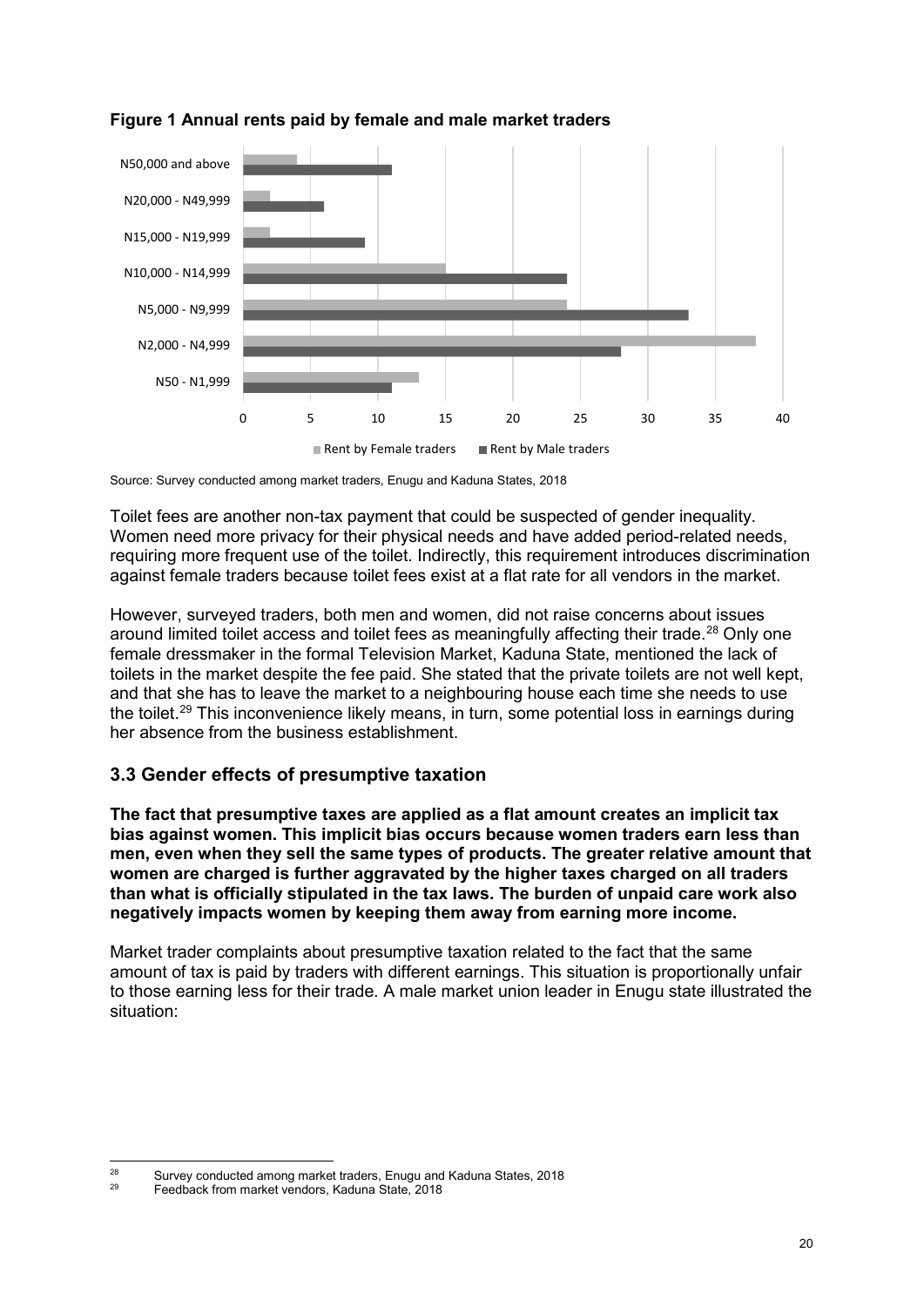*Somebody can have a shop where the goods are worth more than N10 million [US\$28,000] and he will pay just N1,000 [US\$2.80]. The neighbour can have products that are less than N200,000 [US\$554], but they pay the same amount [of tax]. So, there is no equality in taxing there, because somebody should be considered the value of your product before you are taxed.*

This uneven relationship between earnings and tax also has a gender dimension, as women tend to earn less than their male counterparts. As a result, it is perhaps unsurprising that women traders made up 60 per cent of the 76 per cent of surveyed market vendors who felt that taxes are too high. $^{\rm 30}$  $^{\rm 30}$  $^{\rm 30}$ 

To analyse the earnings-tax relationship in more detail, it helps to look at the gender differences in the types of products and services that are sold. The goods and services sold were similar in all of the markets visited, whether formal or informal. However, there were differences between states in the goods and services sold by either men or women (see Table 6).

| <b>Goods and services</b>      | <b>Gender of sellers in Enugu State</b> | Gender of sellers in Kaduna State |
|--------------------------------|-----------------------------------------|-----------------------------------|
| <b>Barbing services</b>        | Only men                                | Only men                          |
| Cobblina                       | Only men                                | Only men                          |
| <b>Building materials</b>      | Mostly men                              | Only men                          |
| Electricals/Electronics        | Mostly men                              | Only men                          |
| Meat                           | Both men and women                      | Only men                          |
| Provisions                     | Both men and women                      | Mostly men                        |
| <b>Fish</b>                    | Both men and women                      | Both men and women                |
| Clothing, shoes and bags       | Both men and women                      | Mostly women                      |
| Sale of cooked food and drinks | Both men and women                      | Only women                        |
| <b>Fruits</b>                  | Mostly women                            | Mostly men                        |
| Food stuffs                    | Mostly women                            | Both men and women                |
| Vegetables                     | Mostly women                            | Mostly women                      |
| Hairdressing services          | Mostly women                            | Only women                        |

#### **Table 6 Goods and services sold in the markets visited by gender**

Source: Market ethnography and survey among market traders, Enugu and Kaduna States, 2018

Economic factors such as the capacity to invest influence the gender of the trader selling certain goods and services. For instance, high-worth goods such as building materials and electronics are mostly sold by men who have the available capital to invest in inventory.

Similarly, more male traders were found in wholesale markets such as the formal Tudun Wada Market in Kaduna North; only 6 per cent of survey respondents from this market were female. [31](#page-21-1) Low representation of female traders could be attributed to the market being located in Zaria City in Kaduna North, a predominantly Muslim area, where culturally men are expected to be those involved in trading.<sup>[32](#page-21-2)</sup> However, the lower number of female traders in Tudun Wada Market is also likely due to the high capital requirements for wholesale trading.<sup>[33](#page-21-3)</sup> Supporting the point that it is capital costs, more than culture, that keeps female traders out of some markets, the informal Gwarqwaji Market, located in the same district and vicinity, has a much higher percentage of female traders (23 per cent) than does Tudun Wada Market. [34](#page-21-4) Although similar goods are sold in Gwarqwaji Market, they are sold in retail quantities. For instance, rice, beans and maize are mostly sold in large bags in Tudun Wada Market, but in cup measurements in Gwarqwaji Market. The lower capital requirements to participate in retail-quantity trade allows a higher percentage of women to operate in the market.

<span id="page-21-0"></span><sup>&</sup>lt;sup>30</sup> Survey conducted among market traders, Enugu and Kaduna States, 2018<br><sup>31</sup> Survey conducted among market traders. Enugu and Kaduna States, 2018

<span id="page-21-1"></span><sup>&</sup>lt;sup>31</sup> Survey conducted among market traders, Enugu and Kaduna States, 2018<br><sup>32</sup> Centertual knowledge of Nigerian esciptort recognitions

<span id="page-21-3"></span><span id="page-21-2"></span><sup>&</sup>lt;sup>32</sup> Contextual knowledge of Nigerian assistant researchers

However, culture and tradition may still play a stronger role in the gender of other services such as barbing and hairdressing

<span id="page-21-4"></span><sup>34</sup> Note that this percentage of women traders is still quite small in comparison to the other markets visited. Survey conducted among market traders, Enugu and Kaduna States, 2018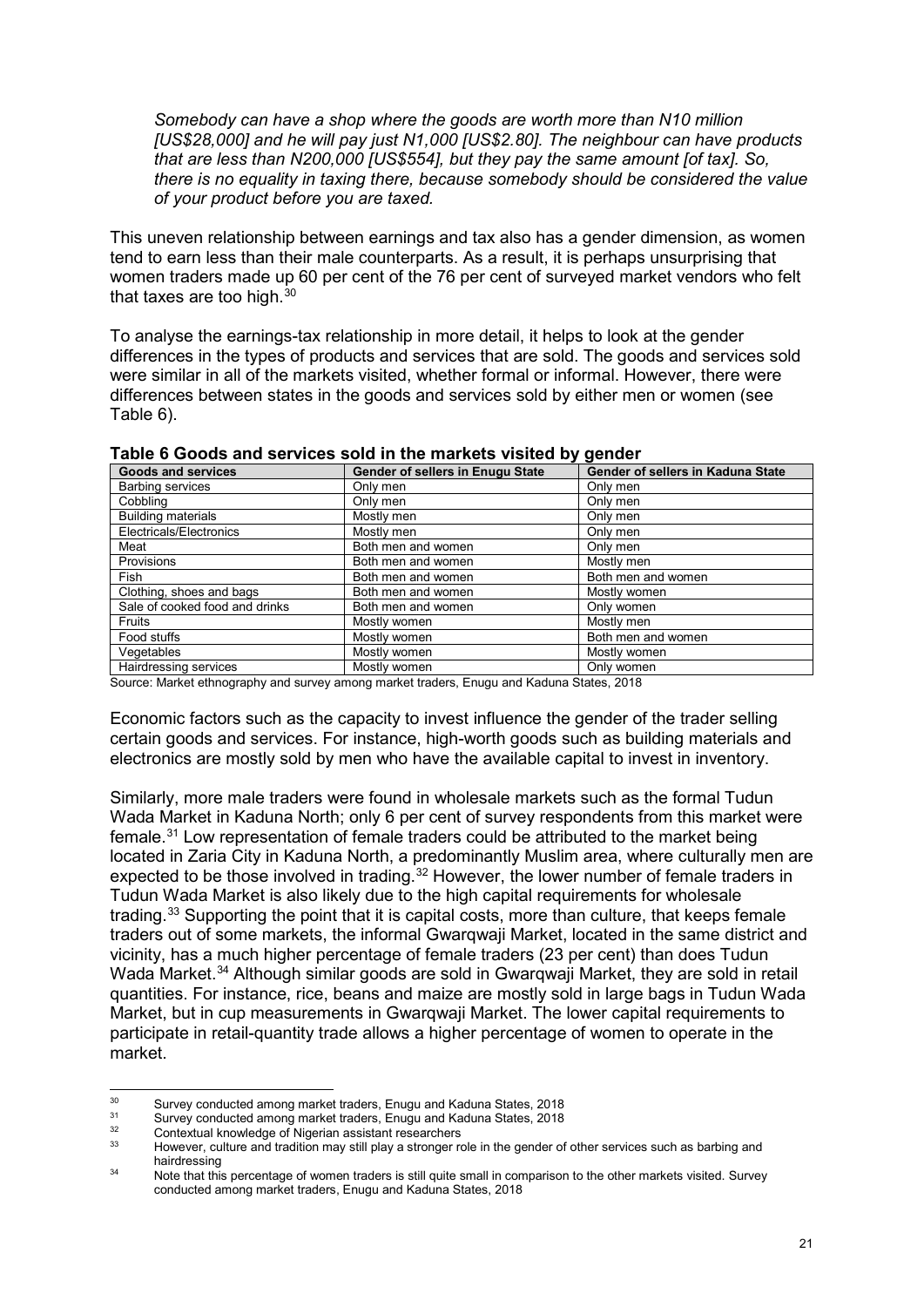The formal wholesale markets included in this study also tended to have higher presumptive taxes than the informal markets where more women participated in trading. Tax in the informal Gwarqwaji Market, for instance, is N2,000 (US\$5.50). This rate is N10,000 (US\$27.80) lower than the N12,000 (US\$33.30) charged in Tudun Wada Market, where there are less women.

This dynamic of formal markets featuring higher taxes and lower representation of female traders was also found in the districts of Kaduna South and Kaduna Central. In the main formal market of Kafanchan, Kaduna South, the presumptive tax is as high as N10,000 (US\$27.80) and women represent 39 per cent of survey respondents. These results compare to the informal market of Yakowa, in the same vicinity, that has a tax rate of N5,000 (US\$13.90) and 50 per cent female traders. [35](#page-22-0) Similarly, in Kaduna Central, the formal Television Market has a higher tax rate of N2,400 (US\$6.70) and fewer women traders (64.3 per cent) than the informal Kakuri Market, with a tax rate of N1,500 (US\$4.2) and 72.3 per cent female traders. This dynamic indicates a trend in Kaduna State that relates informal markets, lower taxes, and more women traders together. Such a distinct pattern was not found in Enugu State, where the percentages of women traders in formal and informal markets were similar.

The results presented above, in which higher tax rates are more prevalent in markets with more male traders, might lead one to think that male traders pay more taxes than female traders. However, a comparison of the revenue generated by men and women from all visited markets discredits this view. Figure 2 shows the estimated average weekly earnings of men and women in all of the visited markets.[36](#page-22-1) The number of women traders in each category noticeably decreases as earnings increase.



#### **Figure 2 Estimated average weekly earnings of female and male market traders**

Source: Survey conducted among market men and women in Enugu and Kaduna States, 2018

In addition to this analysis, we compare the average weekly earnings for a selection of items sold by both men and women (see Table 6). The selected items include fish, food stuffs and provisions. For these items, average earnings by women vendors is consistently lower than the average earnings for all vendors selling the same product (see Figure 3). Moreover, male vendors consistently have considerably higher average earnings on all products, whether those products are sold by both men and women (as with fish in Enugu and Kaduna), mostly by men (as with provisions in Kaduna State), or mostly by women (as with food stuffs in Enugu State).

 <sup>35</sup> Survey conducted among market traders, Enugu and Kaduna States, 2018

<span id="page-22-1"></span><span id="page-22-0"></span>Survey conducted among market traders, Enugu and Kaduna States, 2018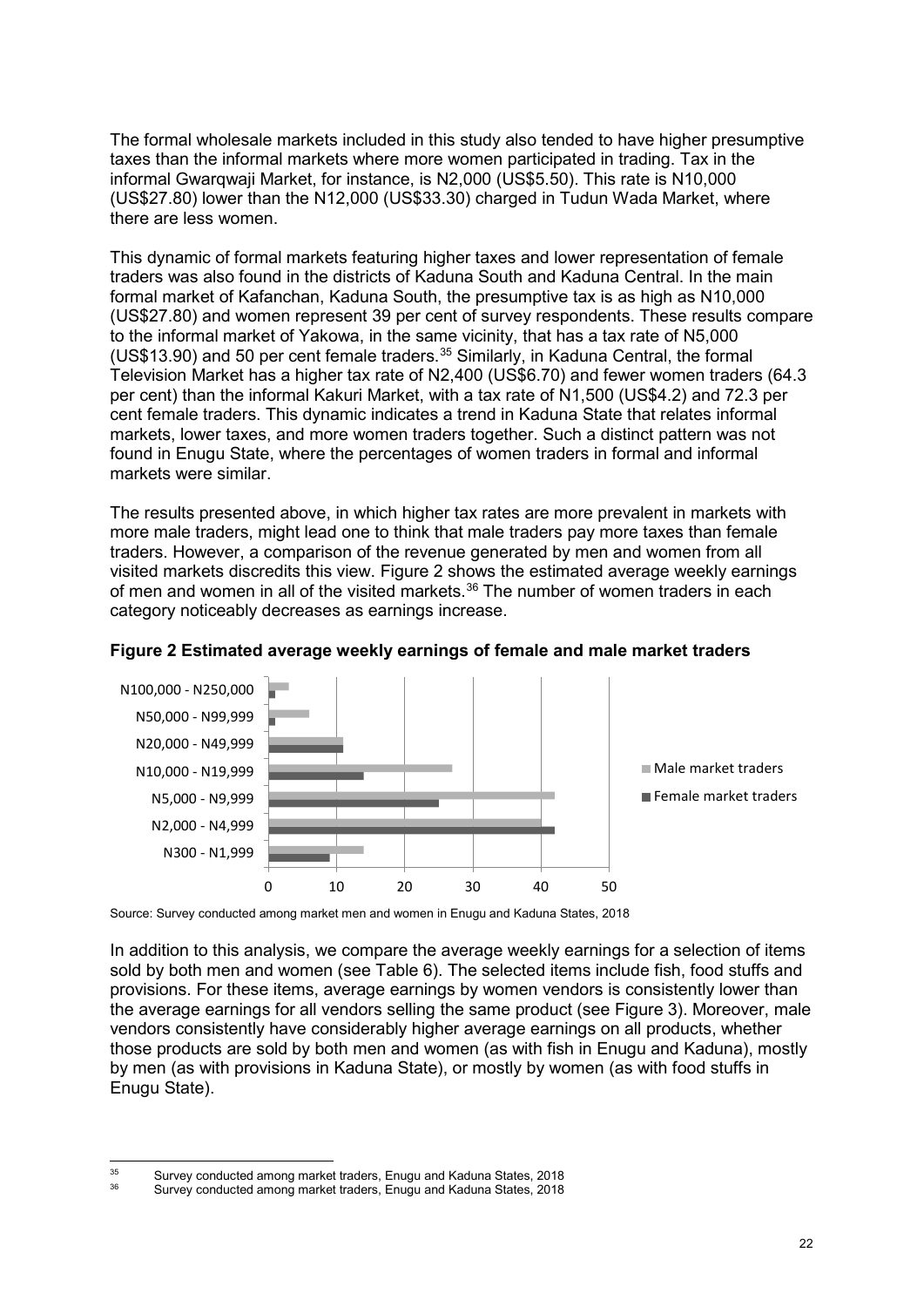#### **Figure 3 Estimated average weekly earnings of female and male traders by selected product, in naira**



Source: Survey conducted among market men and women in Enugu and Kaduna States, 2018

For fish, a product sold by both men and women, the average weekly earnings of all fish sellers was reported to be N9,250 (US\$26.40). However, the average weekly earnings for female fish sellers was just N3,000 (US\$8.30), less than a third of the overall average. In contrast, the average weekly earnings of male fish sellers was reported to be almost double the average for all fish sellers at N15,500 (US\$43).

Similar trends were found for the other two products analysed. With provisions, the average earnings for all traders was N7,289 (US\$20.20), the average earnings for female provision traders was N3,750 (US\$10.40) and the average earnings for male provision traders was N8,923 (US\$24.80). With foodstuffs, the average earnings for female sellers was reported to be N5,400 (US\$15), almost half of the N10,626 (US\$29.5) average earnings for all foodstuff traders and about a quarter of the average earnings for male foodstuff traders at N21,833 (US\$60.60).

Considering that taxation of market traders in Nigeria is presumptive across all markets visited, the lower average earnings of women compared to men introduces an implicit tax bias against women. Thus, while at a high level it seems that men pay the same or even more taxes than women, if we look at the amount of taxes paid relative to earnings, women pay considerably more.

Furthermore, as seen in section 3.2, most markets (both formal and informal) are charged higher taxes than the rate stipulated in the relevant state tax law. While this increase is borne equally by men and women, it may affect women more severely, as they are already in a more precarious financial position. Added to these increases is the fact that unpaid care work<sup>[37](#page-23-0)</sup> keeps women away from earning more revenue, thus sustaining the negative effects of implicit tax biases on women.

Market association leaders noted that, in some cases, child and homecare responsibilities informed women's choices about the types of goods and services they provide, the amount of time they spend in the market and by extension their earnings. [38](#page-23-1) This observation is supported by the 2017 labour force statistics report produced by the National Bureau of

<span id="page-23-0"></span><sup>&</sup>lt;sup>37</sup> Unpaid care work refers to the socially prescribed and entrenched gender roles that denote women and girls as free providers of care work such as looking after and educating children, looking after older family members, caring for the sick, preparing food, cleaning and collecting water and fuel. More information is available at: <http://interactions.eldis.org/unpaid-care-work/issues/what-unpaid-care>

<span id="page-23-1"></span><sup>38</sup> Key informant interviews with market associational leaders, Enugu and Kaduna States, 2018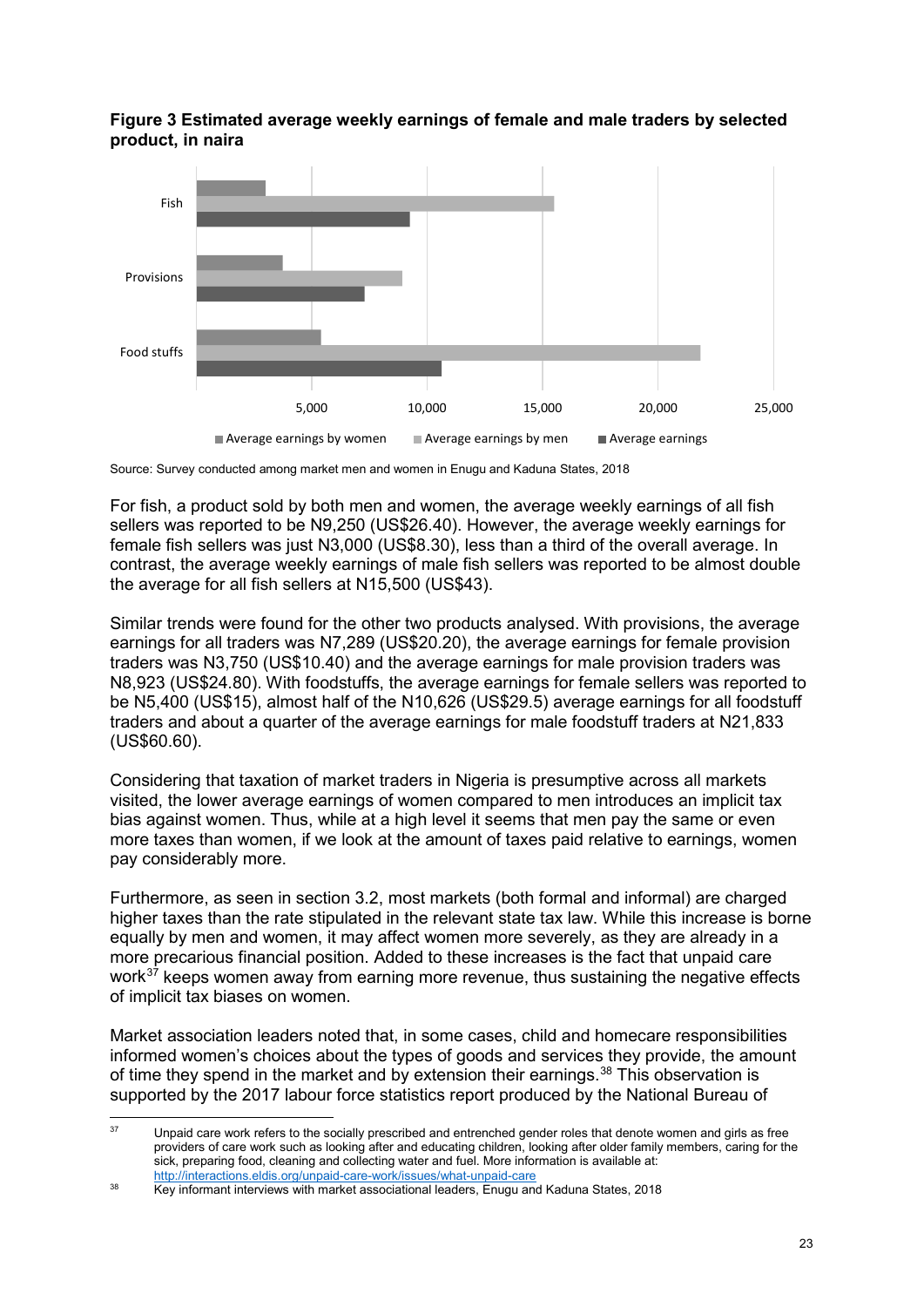Statistics, which points to a 17.1 per cent difference in time spent trading in favour of men amongst traders in Nigeria working more than 40 hours per week (NBS 2018).

# 4 Conclusions

This paper explored how tax is experienced differently by female and male traders in local marketplaces in Nigeria. Two main findings emerged from the study: (1) using female tax collectors in markets has distinct benefits, and (2) the implementation of a flat presumptive tax introduces a negative bias towards women traders, specifically because of their comparatively lower earnings.

There are a number of important benefits that stem from including more women officials in tax collection. Both female and male market traders reported similar experiences regarding negative incidents with tax collectors. However, all the demands for sexual favours were reported by female traders and were perpetrated by male tax collectors. Added to this, male tax collectors were reportedly responsible for 97.9 per cent of cases of physical and verbal harassment, 91.6 per cent of cases of confiscated goods, and 83.3 per cent of cases of reductions to tax amounts, despite the fact that they only account for 73 per cent of all tax collectors in the markets visited. Comparatively, female and male tax collectors were about equally responsible for the reported incidents of increasing tax amounts and asking for bribes (which is surprisingly high for female tax collectors considering their low representation). For the 8.4 per cent of reported incidents in which female tax collectors confiscated goods, they reportedly did so in non-violent ways compared to their male counterparts. Overall, male tax collectors were responsible for 81.6 per cent of reported negative incidents.

These results suggest that a larger presence of female tax collectors in markets may have positive effects on reducing incidents of sexual, physical and verbal harassment. Additionally, this study found no major disadvantage in having more women involved in market tax collection. Overall, this finding adds to the literature on the benefits of recruiting more women into tax administrations in general—see Mwonhda *et al.* (2018), for instance, for a discussion of the benefits of employing more women in the Uganda Revenue Authority.

The second major finding points to the existence of an implicit gender bias against women that is derived from the implementation of presumptive taxation in the local markets. At a high level, this study found no explicit gender discrimination in tax and non-tax payments for the markets visited. The only exceptions being (1) that male traders pay higher market rents, due to their higher capacity to afford better shop spaces, and (2) inconclusive evidence that toilet fees are discriminatory against female traders.

However, it is precisely the fact that tax payments are equal for female and male traders that creates an implicit tax bias against women. This implicit bias emerges because the earnings of women traders are significantly lower than their male counterparts—even in cases where they sell the same types of products—but they are nevertheless required to pay the same flat tax. This negative implicit tax bias against women is aggravated by at least two factors. First, this study presents evidence to the effect that the real tax amount charged is often significantly inflated from the rate stipulated in the state tax laws. Since women are already, on average, in a more vulnerable financial position, this tax rate inflation is likely to harm them more. The second factor is the trap of unpaid care work, which keeps women away from spending more time selling in the market and generating more revenue, which would indirectly lower their relative tax burden.

These findings add to the literature on implicit gender biases in taxation. Specifically, they point to the importance of acknowledging implicit gender biases related to presumptive taxation in the informal sector. For instance, presumptive taxation is not present as a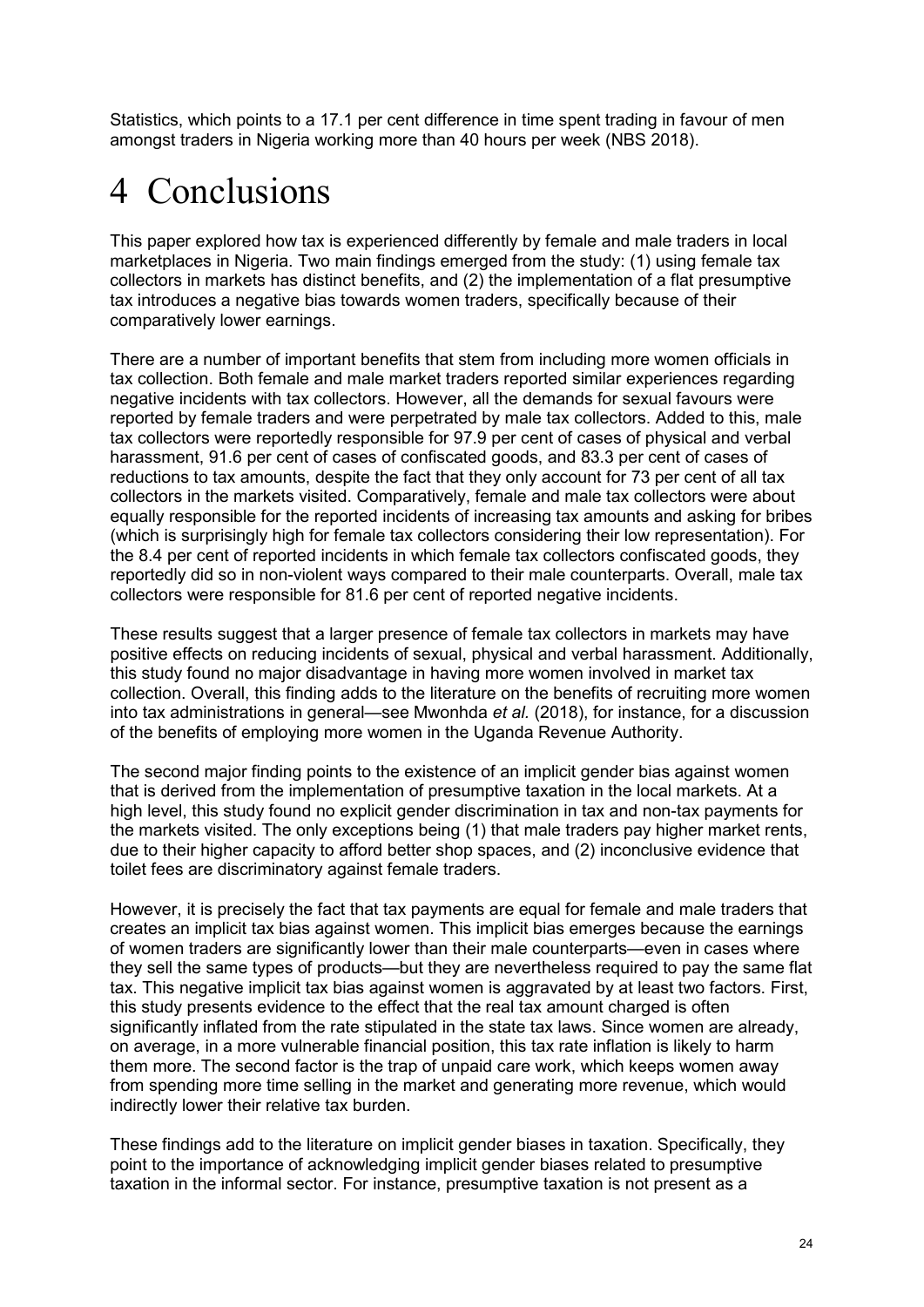category in the seminal conceptual framework suggested by Stotsky (1996) to analyse explicit and implicit gender biases, which only identifies personal income tax, corporate income tax, commodity tax and trade taxes as possible sources of bias. Given the large number of women working in the informal sector, the category of presumptive taxes cannot be ignored.

# 5 Recommendations

**Based on the findings of this study, we make two policy and practice recommendations for the Nigerian tax authorities. This first recommendation is to increase the number of female tax collectors operating in local markets. The second is to implement a segmented presumptive tax based on an estimate of actual earnings. Furthermore, we make two recommendations for further research to academics and the National Bureau of Statistics. The first is to clarify the inconclusive results of this study regarding gender and market taxation. The second is to improve data on local markets and market traders in Nigeria.**

The first recommendation is to integrate more female tax collectors into the local markets, as they were found to be less responsible for harassing market vendors. This recommendation should come together with gender training for all tax collectors on all types of harassment, as well as zero tolerance policies and specific sanctions for perpetrators of sexual harassment. Although this study did not directly address the question of market leadership, it is also plausible that greater female representation in the leadership of the market unions and associations would encourage the reporting of sexual and other types of harassment.

The second recommendation is to adopt a segmented presumptive tax based on an estimate of actual earnings to reduce the impact of implicit tax bias on female market vendors, as well as other vendors with low earnings. The national tax policy already allows for different types of direct and indirect taxes based on one's income bracket and income-generating activities, including presumptive taxation (see section 1.3). This recommendation therefore now requires adaptation into state tax laws, as well as training, logistics and infrastructure to prepare and familiarise tax collectors with a more equitable presumptive tax system that is more accurately segmented by actual earnings.

To address implicit tax biases, market union leaders were of two schools of thought. First, that tax officials should carry out assessments of the goods in each shop and charge taxes accordingly. Second, that tax officials should work with market union and association leaders to determine a range of tax rates based on the value of the types of goods and services sold by traders. Such methods would still be considered presumptive taxation, but would create a tax system that more accurately reflects the profit margins made by different traders on different goods and services. In theory, such a system should produce more equitable results.<sup>[39](#page-25-0)</sup>

The recommendation of this paper is therefore in line with ideas expressed by market union leadership, with the only caveat that this study showed women earn less than men even for the same types of products and services sold (see section 3.3). If individual shop assessments are not viable due to limited government capacity, then we agree that segmented rates based on goods or services sold, that are agreed on by the unions and associations, is a good second-best option. However, it is income, in principle, rather than the types of goods and services sold, that is the ideal base on which to adjust segmented tax rates.

<span id="page-25-0"></span><sup>&</sup>lt;sup>39</sup> Key informant interviews with market union and associational leaders, Enugu and Kaduna States, 2018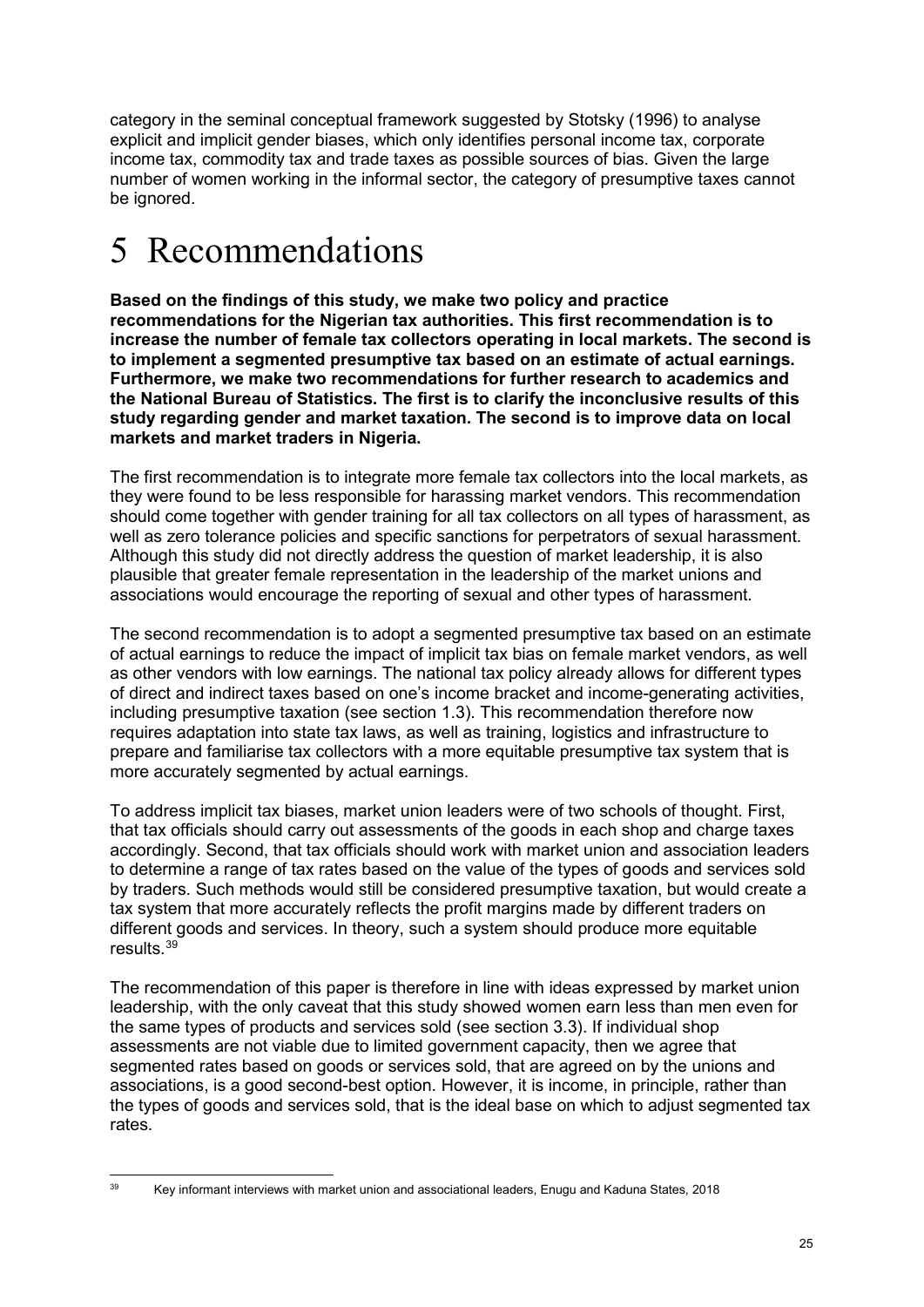In addition to these two recommendations, any measures related to monitoring unofficial tax increases, and related to supporting conciliation between unpaid care work and paid work, will only improve the hidden factors that make a supposedly neutral tax rate unfair to women in practice.

Finally, we make some suggestions for further research. First, there is more space for research on market taxation and gender in Nigeria. Future studies should focus on results that were inconclusive in this study, including the following:

- The impact of female tax administrators and union and association leaders on the tax collection environment of local markets.
- The relationship between the informality of market spaces, the relative numbers of women and men employed there, and potential gender implications.
- Whether market toilet fees are discriminatory towards women.
- Why it is that female traders earn substantially less than their male counterparts for the same products and services sold.
- Further research on the benefits of female tax collectors.
- Further research on the links between presumptive taxation and implicit tax biases against women.

Finally, we recommend that the National Bureau of Statistics invest in mapping the total number of local markets (formal and informal), and the number of market traders by gender and state in Nigeria. This data will facilitate sampling for future studies to improve representativeness of the results, and will help plan and budget for investments in future market infrastructure.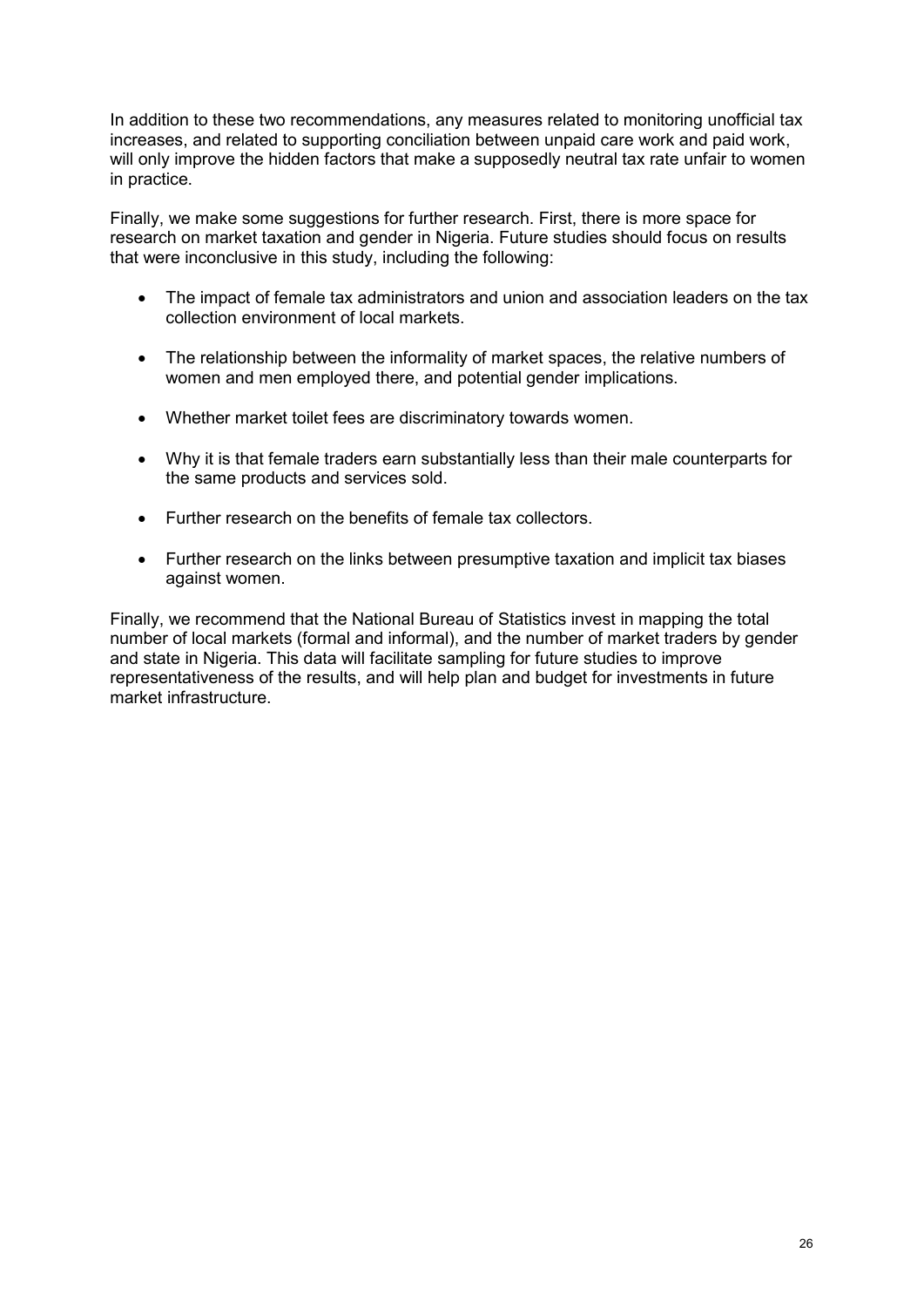# Appendix

#### **Table A1 Summary of taxes collected at federal, state and local government levels in Nigeria**

| <b>Federal level</b>                 | <b>State level</b>                                                  | Local government level                                              |
|--------------------------------------|---------------------------------------------------------------------|---------------------------------------------------------------------|
| • Import and export duties           | • Property taxes                                                    | • Shops and kiosk rates                                             |
| $\bullet$ Excise tax                 | • Motor vehicle taxes                                               | • Tenement rates                                                    |
| • Mining rents and royalty           | • Land registration                                                 | • On and off liquor licences                                        |
| • Companies income tax               | • Entertainment taxes                                               | • Slaughter slab fees                                               |
| • Withholding tax on companies       | • Personal income taxes:                                            | • Marriage, birth and death                                         |
| • Petroleum Profit Tax               | ○ Pay-As-You-Earn (PAYE)                                            | registration fees                                                   |
| • Value-added tax (VAT)              | $\circ$ Direct (self and government)                                | • Naming of street registration fee                                 |
| • Education tax                      | assessment                                                          | (excluding state capitals)                                          |
| • Capital gains tax—Abuja residents  | • Withholding tax (individuals only)                                | • Right of occupancy fees (excluding                                |
| and corporate bodies                 | • Capital gains tax                                                 | state capitals)                                                     |
| • Stamp duties involving corporate   | • Stamp duties (instruments executed                                | • Market/motor park fees (excluding                                 |
| entities                             | by individuals)                                                     | markets where state finances are                                    |
| • Personal income tax in respect of  | • Pools betting, lotteries, gaming and                              | involved)                                                           |
| • armed forces and police personnel  | casino taxes                                                        | • Domestic animal licence                                           |
| • Residents of Abuja FCT;            | • Road taxes                                                        | • Bicycle, truck, canoe, wheelbarrow                                |
| • External affairs officers and non- | • Business premise registration and                                 | and cart fees                                                       |
| residents                            | renewal levy                                                        | $\bullet$ Cattle tax                                                |
|                                      | • Urban areas (as defined by each<br>state): maximum of N10,000 for | • Merriment and road closure fees                                   |
|                                      | registration and N5,000 for renewal                                 | • Radio/television (other than<br>transmitter) licences and vehicle |
|                                      | per annum                                                           | radio licences (to be imposed by the                                |
|                                      | • Rural areas: registration N2,000 per                              | local government in which the car is                                |
|                                      | annum; renewal N1,000 per annum                                     | registered)                                                         |
|                                      | • Development levy (individuals only):                              | • Wrong parking charges                                             |
|                                      | not more than N100 per annum on                                     | • Public convenience, sewage and                                    |
|                                      | all taxable individuals;                                            | refuse disposal fees                                                |
|                                      | • Naming of street registration fee in                              | • Customary, burial ground and                                      |
|                                      | state capitals                                                      | religious places permits                                            |
|                                      | • Right of occupancy fees in state                                  | • Signboard/advertisement permits                                   |
|                                      | capitals                                                            |                                                                     |
|                                      | • Rates in markets where state                                      |                                                                     |
|                                      | finances are involved                                               |                                                                     |

Source: Anyanwu 1999; Jimoh 2003; Odusola 2006; Salami 2011.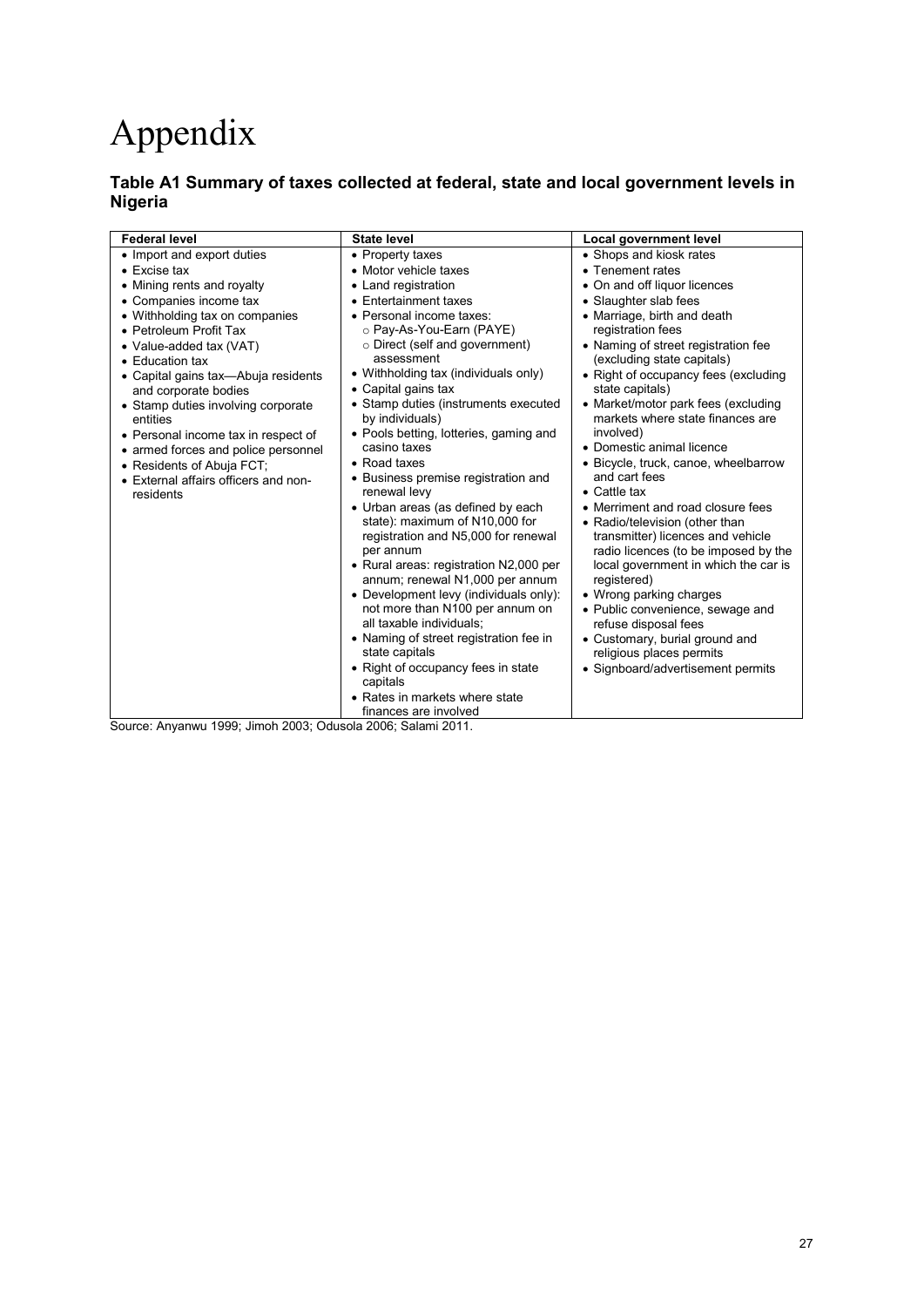# References

- Alm, J., Martinez-Vazquez, J. and Wallace, S. (2005) *Taxing the Hard-to-Tax: Lessons from Theory and Practice*. Bingley: Emerald Group Publishing Limited
- Anyanwu, J. (1999) 'Fiscal Relations among the Various Tiers of Government in Nigeria', in *Fiscal Federalism and Nigeria's Economic Development*, Ibadan: Nigeria Economic Society: 119–44
- Ayoade, J.A., Ibrahim, H.I. and Ibrahim, H.Y. (2009) 'Analysis of Women Involvement in Livestock Production in Lafia Area of Nasarawa State, Nigeria', *Livestock Research for Rural Development* 21(30): 31–40

Barnett, K. and Grown, C. (2004) *Gender Impacts of Government Revenue Collection: the Case of Taxation*, London: Commonwealth Secretariat

- Birchall, J. and Fontana, M. (2015) *The Gender Dimensions of Expenditure and Revenue Policy and Systems*, BRIDGE, Brighton: Institute of Development Studies
- Capraro, C. (2014) 'Chapter 3: Gender Relations and Tax in the Informal Sector' in *Taxing Men and Women: Why Gender Is Crucial for a Fair Tax System*, London: Christian Aid
- Carroll, E. (2011) *Taxing Ghana's Informal Sector: the Experience of Women*, Occasional Paper 7, London: Christian Aid
- Chen, M.A. (2001) 'Women and Informality: a Global Picture, the Global Movement', *SAIS Review* 21(1): 71–82
- CISLAC and JDPC (2014) *The Realities of Taxation in the Informal Sector in Enugu State*, Nigeria: Justice, Development and Peace Commission and Civil Society Legislative Advocacy Centre
- Clark, G. (1994) *Onions Are My Husband: Survival and Accumulation by West African Market Women*, Chicago: University of Chicago Press
- Dube, G. and Casale, D. (2016) 'The Implementation of Informal Sector Taxation: Evidence from Selected African Countries' *eJournal of Tax Research* 14: 601
- ESBIR and SPARC (2014) *Enugu State IGR Improvement Strategy and Implementation Plan*, Nigeria: Enugu State Government Board of Internal Revenue and State Partnership for Accountability Responsiveness and Capability
- FMF (2016) *Nigeria National Tax Policy*, Nigeria: Federal Ministry of Finance
- Grown, C. and Valodia, I. (2010) *Taxation and Gender Equity: a Comparative Analysis of Direct and Indirect Taxes in Developing and Developed Countries*, Vol. 58, London: IDRC, Routledge
- Hansen, K., Tranberg, W.E., Little, B., Milgram, L., Babb, F.E., Bromley, R. and Clark, G.C. (2014) *Street Economies in the Urban Global South*, Santa Fe: SAR Press
- Hoffmann, L.K. and Melly, P. (2015) *Nigeria's Booming Borders: the Drivers and Consequences of Unrecorded Trade*, Chatham House Report, London: The Royal Institute of International Affairs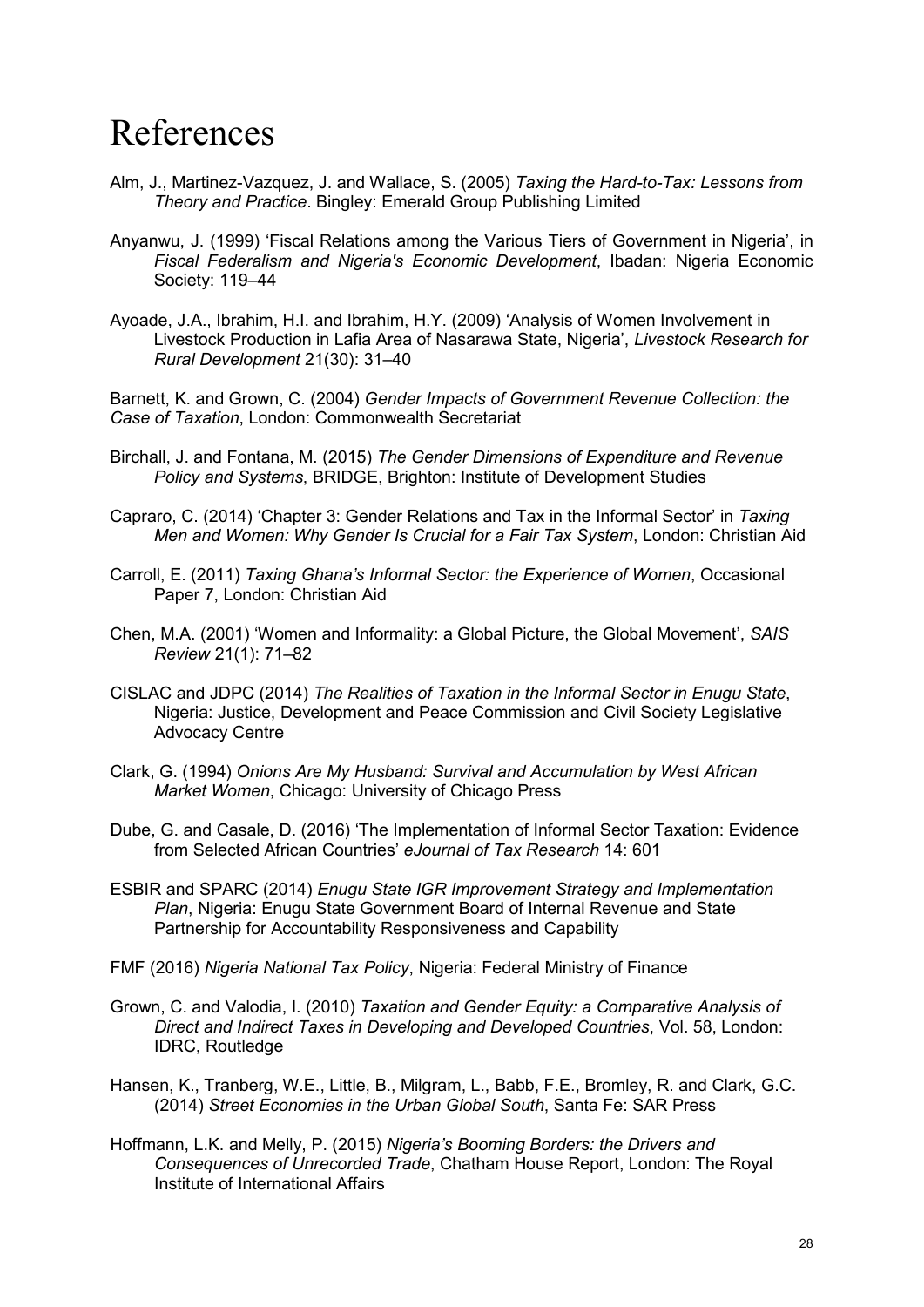- Jimoh, A. (2003) 'Fiscal Federalism: the Nigerian Experience', presented at the Ad-Hoc Expert Group Meeting, Addis Ababa: Economic Commission for Africa
- Joshi, A. (2017) *Tax and Gender in Developing Countries: What Are the Issues?* ICTD Summary Brief 6, Brighton: Institute of Development Studies
- Kangave, J. (2017) 'Tax Justice for Women's Rights: the Real Issues in Developing Countries', *ICTD blog*, [www.ictd.ac/blog/tax-justice-for-womens-rights/](http://www.ictd.ac/blog/tax-justice-for-womens-rights/) (accessed 13 May 2019)
- KSG (2016) *Kaduna State Tax (Codification and Consolidation),* Nigeria: Kaduna State **Government**
- Mwondha, M., Barugahara, T.K., Mubiru, M.N., Kanaabi, S.W. and Nalukwago, M.I. (2018) *Why African Tax Authorities Should Employ More Women: Evidence from the Uganda Revenue Authority*, ICTD Working Paper 85, Brighton: Institute of Development **Studies**
- NBS (2018) *Labour Force Statistics Vol. 2: Employment by Sector Report (Quarter 3 2017)*, Abuja: National Bureau of Statistics
- NPC and ICF (2014) *Nigeria Demographic and Health Survey 2013*, Abuja: National Population Commission and ICF International
- Odusola, A. (2006) *Tax Policy Reforms in Nigeria*, UNU-WIDER Working Paper 03, Helsinki: United Nations University World Institute for Development Economics Research
- Okello, A.L., Ayodele, O., Majekodunmi, A.M., Welburn, S.C. and Smith, J. (2014) 'Identifying Motivators for State-Pastoralist Dialogue: Exploring the Relationships between Livestock Services, Self-Organisation and Conflict in Nigeria's Pastoralist Fulani', *Pastoralism* 4(1): 12
- Okojie, C.E.E. (2011) *Gender and Taxation in Nigeria: an Analysis of Direct and Indirect Taxes*, Abuja: Centre for Democracy and Development
- Salami, A. (2011) 'Taxation, Revenue Allocation and Fiscal Federalism in Nigeria: Issues, Challenges and Policy Options', *Economic Annals, Faculty of Economics, University of Belgrade* 56(189): 27-50
- Scholes, M.S., Wilson, G.P. and Wolfson, M.A. (1992) *Firms' Responses to Anticipated Reductions in Tax Rates: The Tax Reform Act of 1986*, Working Paper 4171, Cambridge: National Bureau of Economic Research
- Siebert, M. and Mbise, A. (2018) *Toilets Not Taxes: Gender Inequity in Dar Es Salaam's City Markets*, ICTD Working Paper 89, Brighton: Institute of Development Studies
- SMEDAN and NBS (2013) *Collaborative Survey: Selected Findings*, Abuja: Small and Medium Enterprises Development Agency of Nigeria and National Bureau of Statistics
- Stotsky, J.G. (1996) *Gender Bias in Tax Systems*, IMF Working Paper 96-99, Rochester: Social Science Research Network
- UN Women (2016) *Progress of the World's Women 2015-2016*